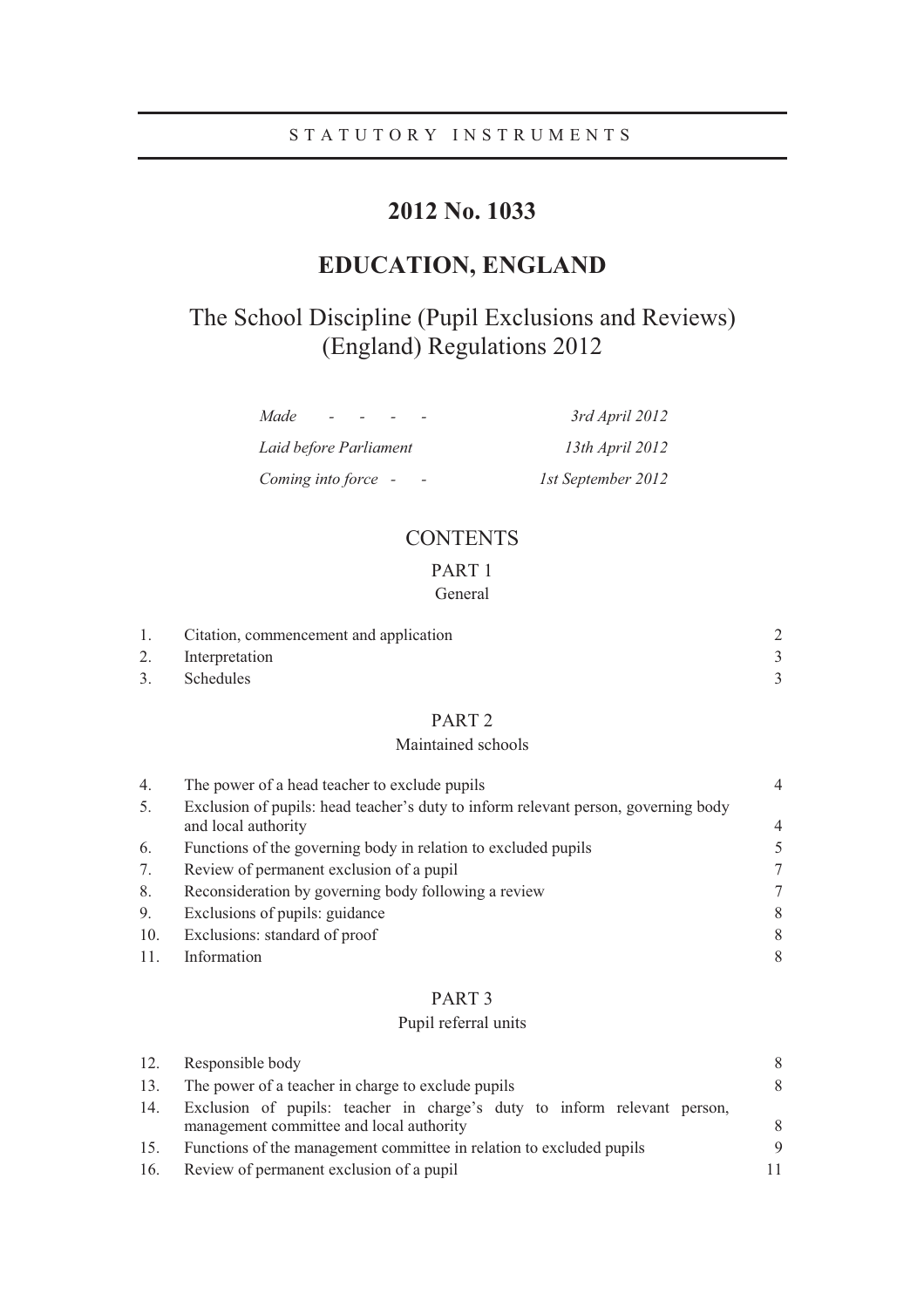| 17. | Reconsideration by management committee following a review |    |
|-----|------------------------------------------------------------|----|
|     | 18. Exclusions of pupils: guidance                         | 12 |
|     | 19. Exclusions: standard of proof                          | 12 |
| 20. | Information                                                |    |

#### PART 4

#### Academies

| 21. | Application and modification of Act and regulations                                                | 13 |
|-----|----------------------------------------------------------------------------------------------------|----|
| 22. | The power of a principal to exclude pupils                                                         | 13 |
| 23. | Exclusion of pupils: principal's duty to inform relevant person, proprietor and local<br>authority | 13 |
| 24. | Functions of the proprietor in relation to excluded pupils                                         | 14 |
| 25. | Review of permanent exclusion of a pupil                                                           | 16 |
| 26. | Reconsideration by proprietor following a review                                                   | 17 |
| 27. | Exclusions of pupils: guidance                                                                     | 17 |
| 28. | Exclusions: standard of proof                                                                      | 17 |
| 29. | Information                                                                                        | 17 |

| $SCHEDULE 1$ — Constitution and procedure of review panels | 18. |
|------------------------------------------------------------|-----|
| $SCHEDULE2$ — Amendments                                   | 23  |
| $SCHEDULE3$ — Revocations                                  | 26  |

The Secretary of State makes the following Regulations in exercise of the powers conferred by sections 19(3B), 494(5) and 569(4) of the Education Act 1996(**a**), sections 51A(3), (5), (6), (7), (8), (9), (10) and (12), 210(7) and 214 of the Education Act 2002(**b**) and sections 100, 102, 104 and 181(2) of the Education and Inspections Act 2006(**c**).

The Secretary of State has consulted with the Administrative Justice and Tribunals Council in accordance with section 8 of the Tribunals and Inquiries Act 1992(**d**).

# PART 1

#### General

#### **Citation, commencement and application**

**1.**—(1) These Regulations may be cited as the School Discipline (Pupil Exclusions and Reviews)(England) Regulations 2012 and come into force on 1st September 2012.

 <sup>(</sup>**a**) 1996 c.56 ("the 1996 Act"). Section 19(3B) was inserted by section 101(1) and (2) of the Education and Inspections Act 2006 (c.40) ("the 2006 Act") and was amended by section 3(1) and (4) of the Children, Schools and Families Act 2010 (c.26). See section 579(1) of the 1996 Act for the definition of "regulations".

<sup>(</sup>**b**) 2002 c.32 ("the Act"). Section 51A was inserted by section 4 of the Education Act 2011 (c.21, "the 2011 Act"). See section 212 of the Act for the definitions of "prescribed" and "regulations".

<sup>(</sup>**c**) 2006 c.40. See sections 100, 102 and 104 of the 2006 Act for the definitions of "regulations" and "prescribed".

<sup>(</sup>**d**) 1992 c.53, as amended by paragraph 30 of Schedule 8 to the Tribunals, Courts and Enforcement Act 2007 (c.15) and by paragraph 4 of Schedule 1 of the 2011 Act.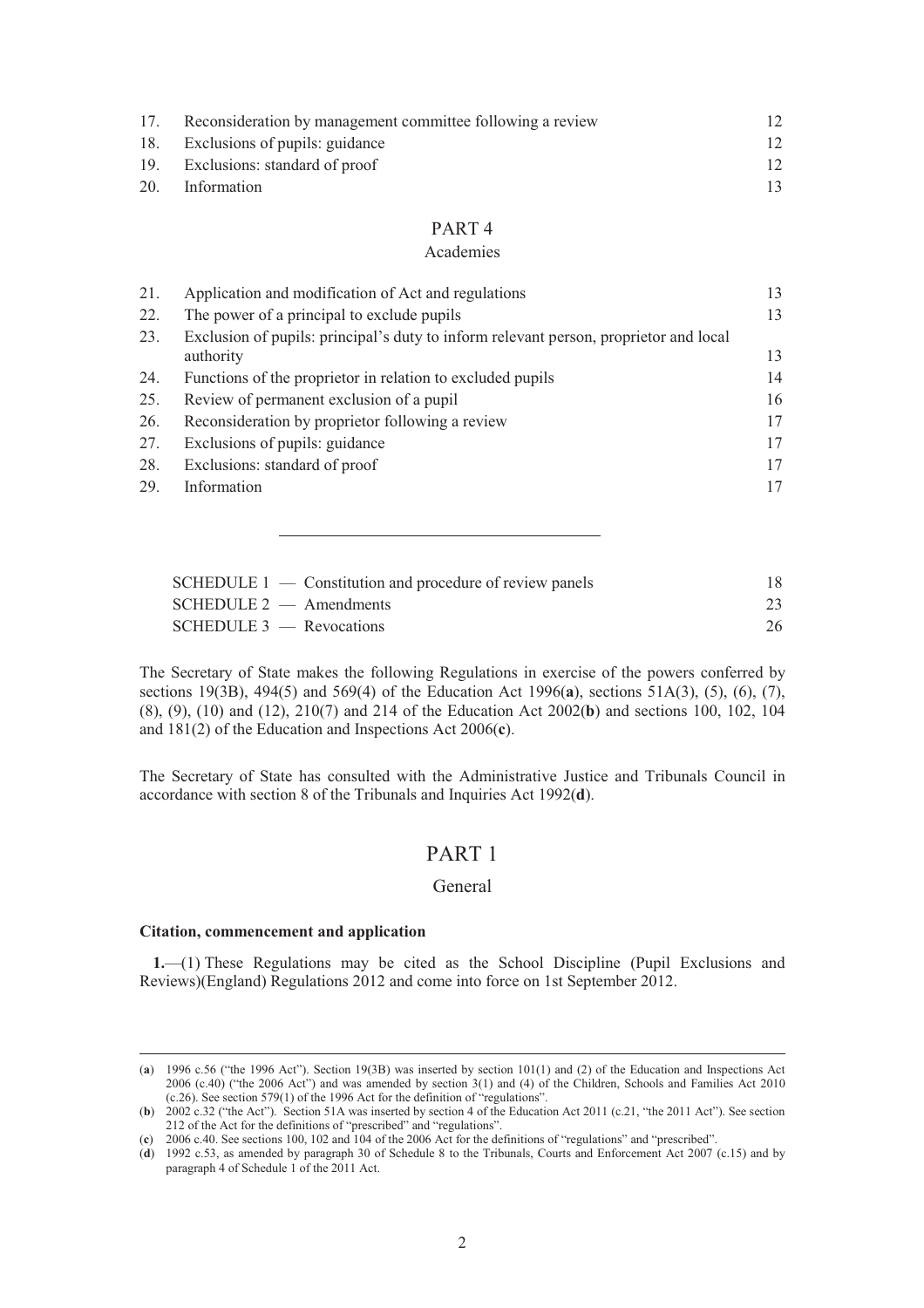(2) These Regulations apply only in relation to exclusions of pupils from maintained schools, pupil referral units, Academy schools and alternative provision Academies, in England, occurring on or after 1st September 2012.

#### **Interpretation**

**2.**—(1) In these Regulations—

"the Act" means the Education Act 2002;

"Academy" means an Academy school or an alternative provision Academy;

"home local authority" means the local authority responsible for the area in which the pupil resides where this differs from the local authority in which the pupil's school is located;

"National Curriculum test" means any test specified in, or by virtue of, an order under section 87(3)(c) of the Act;

"principal" means the head teacher of an Academy;

"reference date" means 31st December, Easter Monday or 31st July;

"relevant person" means—

(a) in relation to a pupil under the age of 18, a parent of the pupil; or

(b) in relation to a pupil who has attained that age, the pupil;

"review" means a review of a decision not to reinstate a pupil;

"review panel" means a review panel constituted in accordance with Schedule 1;

"SEN expert" means an individual who—

- (a) has expertise and experience of special educational needs(**a**) considered by the local authority (or, in relation to an Academy, the proprietor(**b**)) as appropriate to perform the functions specified in paragraph 18 of Schedule 1; and
- (b) is not disqualified from appointment under paragraph 3(7) of Schedule 1;

"term" means—

- (a) in a school which has 3 terms or fewer in a school year(**c**), one of those terms; or
- (b) in a school which has more than 3 terms in a school year, any period which falls between 2 reference dates;

"unit" means a pupil referral unit; and

"working day" means a day other than a Saturday, a Sunday, Christmas Day, Good Friday or a day which is a bank holiday within the meaning of the Banking and Financial Dealings Act 1971(**d**).

(2) For the purpose of these Regulations, any exclusion for a fixed period consisting of the period between the morning and afternoon school sessions is taken to be half a school day.

#### **Schedules**

**3.**—(1) Schedule 1 has effect in relation to the constitution of review panels and the procedure of reviews.

(2) Schedule 2 has effect.

(3) The instruments listed in column (1) of the table in Schedule 3 (which have the references listed in column (2)) are revoked to the extent indicated in column (3).

 <sup>(</sup>**a**) "Special educational needs" has the same meaning as in section 312 of the 1996 Act.

<sup>(</sup>**b**) See section 579(1) of the 1996 Act for the definition of "proprietor".

<sup>(</sup>**c**) See section 579(1) of the 1996 Act for the meaning of "school year".

<sup>(</sup>**d**) 1971 c.80.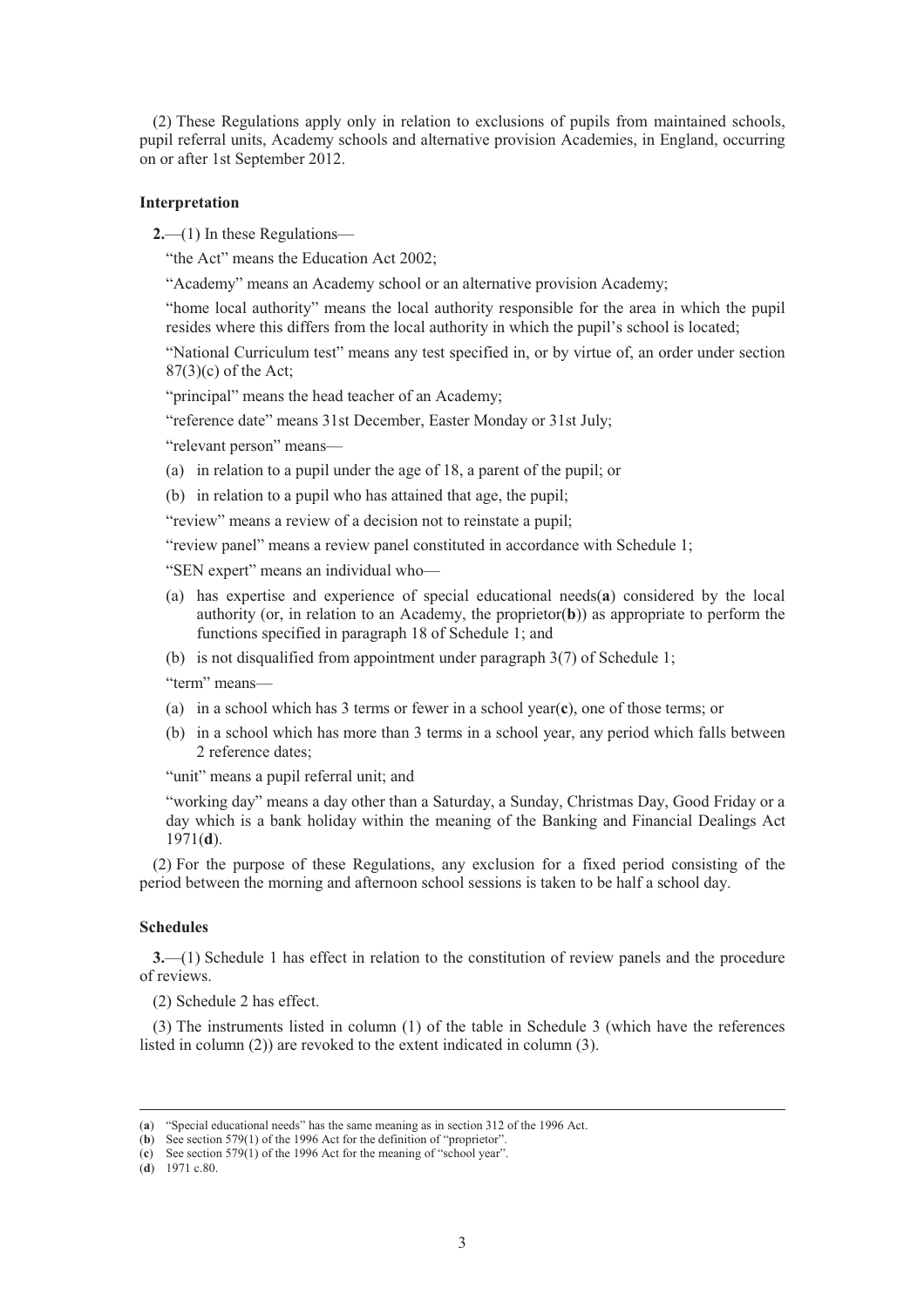(4) The instruments listed in Schedules 2 and 3 continue in force in relation to an exclusion occurring before 1st September 2012 as if the amendments in Schedule 2 and the revocations in Schedule 3 were not made.

# PART 2

## Maintained schools

#### **The power of a head teacher to exclude pupils**

**4.** A head teacher may not exercise the power under section 51A(1) of the Act so as to exclude a pupil for one or more fixed periods if, as a result, the pupil would be excluded for more than 45 school days in any school year.

#### **Exclusion of pupils: head teacher's duty to inform relevant person, governing body and local authority**

**5.**—(1) Where the head teacher decides to exclude a pupil for a fixed period, the head teacher must, without delay—

- (a) inform the relevant person of the period of the exclusion and the reasons for it; and
- (b) give the relevant person notice in writing stating the following matters—
	- (i) the period of the exclusion and the reasons for it;
	- (ii) that the relevant person may make representations about the decision to the governing body and that, where the pupil is not the relevant person, the pupil may also be involved in the process of making representations, and an explanation as to how the pupil may be involved;
	- (iii) the means by which representations may be made; and
	- (iv) where and to whom representations should be sent.
- (2) Paragraph (3) applies where the head teacher decides—
	- (a) to exclude a pupil permanently; or
	- (b) to exclude a pupil and, as a result of the exclusion, the pupil would—
		- (i) be excluded for a total of more than 5 school days in any term; or
		- (ii) lose an opportunity to take a public examination or a National Curriculum test.
- (3) The head teacher must, without delay—
	- (a) inform the relevant person, the governing body and the local authority (and, in the case of a permanent exclusion, if applicable, the home local authority) of the period of the exclusion and the reasons for it; and
	- (b) give the relevant person notice in writing stating the following matters—
		- (i) the period of the exclusion and the reasons for it;
		- (ii) that the relevant person may make representations about the decision to the governing body and that, where the pupil is not the relevant person, the pupil may also be involved in the process of making representations, and an explanation as to how the pupil may be involved;
		- (iii) the means by which representations may be made;
		- (iv) where and to whom representations should be sent; and
		- (v) where a meeting of the governing body is to consider the exclusion, that the relevant person may attend and be represented at the meeting (at their own expense), and may be accompanied by a friend.

(4) Any expense in connection with the representation of the relevant person is to be an expense of the relevant person.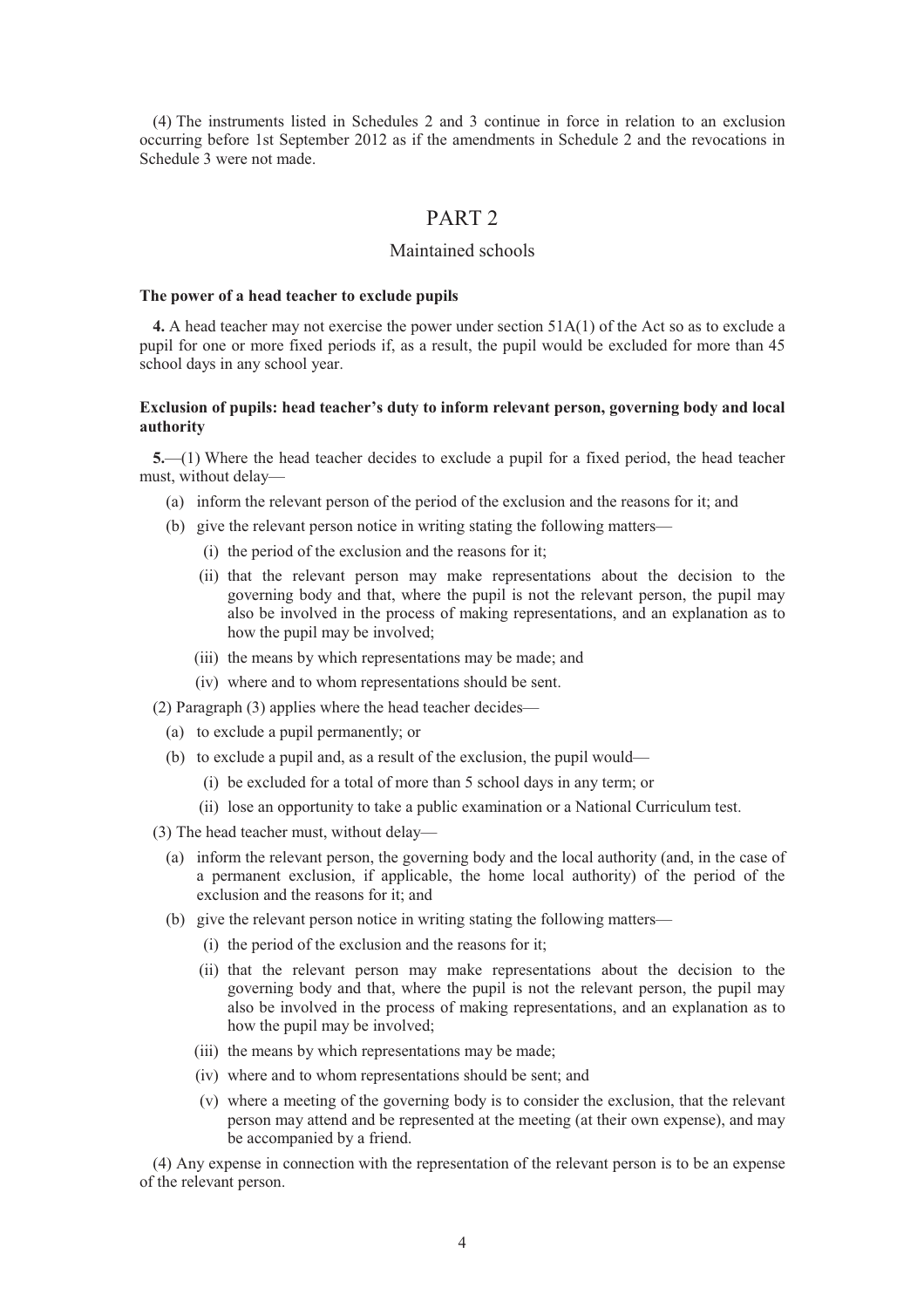(5) In each term the head teacher must inform the governing body and the local authority of the following—

- (a) all exclusions that have occurred in that term to which paragraph (3) does not apply;
- (b) unless the head teacher has already done so, any such exclusions occurring during previous terms in that school year; and
- (c) the period of each exclusion and the reasons for it.

#### **Functions of the governing body in relation to excluded pupils**

**6.**—(1) Paragraphs (2) to (6) apply where the governing body are informed under regulation  $5(3)(a)$  of —

- (a) the permanent exclusion of a pupil;
- (b) the exclusion of a pupil where, as a result of the exclusion, the pupil would—
	- (i) be excluded for a total of more than 15 school days in any term; or
	- (ii) lose an opportunity to take a public examination or a National Curriculum test; or
- (c) the exclusion of a pupil where—
	- (i) the pupil would as a result of the exclusion be excluded for a total of more than 5 school days in any term; and
	- (ii) the relevant person makes representations under regulation  $5(3)(b)$ .

(2) The governing body must decide—

- (a) whether or not the pupil should be reinstated; and
- (b) where they consider that the pupil should be reinstated, whether the pupil should be reinstated immediately or by a particular date.
- (3) In order to decide whether or not a pupil should be reinstated, the governing body must—
	- (a) consider the interests and circumstances of the excluded pupil, including the circumstances in which the pupil was excluded, and have regard to the interests of other pupils and persons working at the school (including persons working at the school voluntarily);
	- (b) consider any representations about the exclusion made to the governing body by or on behalf of the relevant person, the head teacher or the local authority;
	- (c) take reasonable steps to arrange a meeting at which the exclusion is to be considered for a time and date when each of the following persons is able to attend—
		- (i) the head teacher;
		- (ii) the relevant person (and, where requested by the relevant person, a representative or friend of the relevant person); and
		- (iii) a representative of the local authority; and
	- (d) allow each of the persons described in sub-paragraph (c) to attend the meeting and to make representations about the exclusion.
- (4) If the governing body decide that the pupil should be reinstated, they must without delay—
	- (a) direct the head teacher accordingly; and
	- (b) inform the relevant person and the local authority (and, if applicable, the home local authority) of their decision and the reasons for it in writing.
- (5) The head teacher must comply with a direction of the governing body to reinstate the pupil.
- (6) If the governing body decide not to reinstate the pupil they must without delay—
	- (a) inform the relevant person, the head teacher and the local authority (and, if applicable, the home local authority) of their decision and the reasons for it in writing; and
	- (b) in the case of a pupil who is permanently excluded, give the relevant person notice in writing stating the following—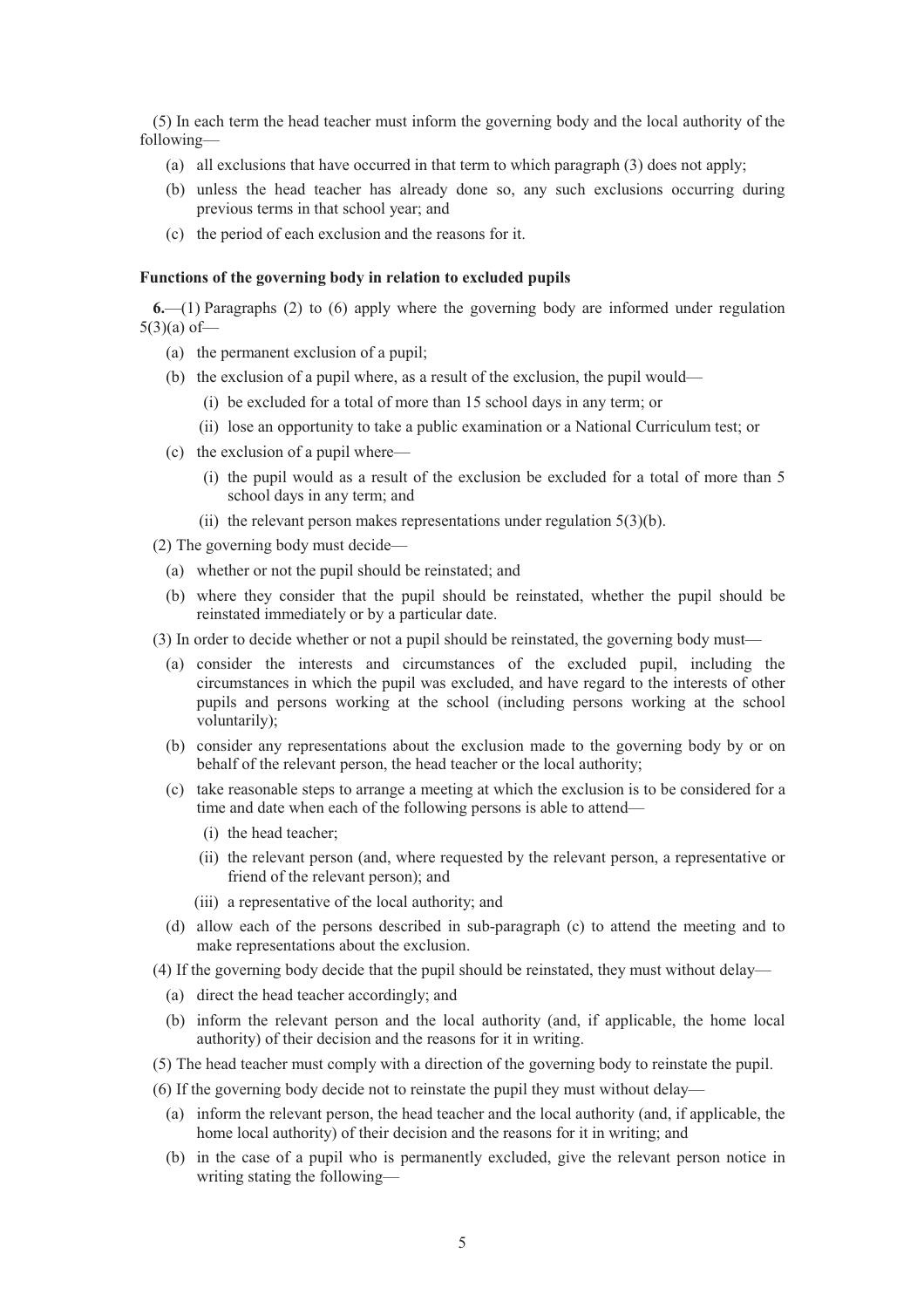- (i) that the exclusion is permanent;
- (ii) that the relevant person may apply for the governing body's decision to be reviewed by a review panel;
- (iii) where the relevant person applies for a review, that the relevant person may require the local authority to appoint a SEN expert to advise the review panel;
- (iv) the role of the SEN expert in relation to a review;
- (v) how an application for a review may be made and what the application must contain;
- (vi) where and to whom to send the application and the date by which the application must be received;
- (vii) that the relevant person may, at their own expense, appoint someone to make representations for the purpose of the review; and
- (viii) that the relevant person may issue a claim under the Equality Act 2010(**a**) where the relevant person believes that unlawful discrimination has occurred, and the time within which such a claim should be made.

(7) Subject to paragraph (8), after being informed of the matters in regulation 5(3)(a), the governing body must take the steps referred to in paragraphs (2) and (3) within—

- (a) 15 school days in the case of—
	- (i) a permanent exclusion;
	- (ii) an exclusion for a fixed period which would cause the pupil's total number of days of exclusion to exceed 15 school days in any term; or
	- (iii) an exclusion where the pupil would, as a result of the exclusion, lose an opportunity to take a public examination or a National Curriculum test; or
- (b) 50 school days in the case of an exclusion for a fixed period where—
	- (i) the pupil would, as a result of the exclusion, be excluded for a total of more than 5 school days but not more than 15 school days in any term; and
	- (ii) the relevant person has made representations under regulation  $5(3)(b)$ .

(8) Where a pupil has been excluded in circumstances in which the pupil would, as a result of the exclusion, lose an opportunity to take a public examination or a National Curriculum test, the governing body must (so far as it is reasonably practicable) take the steps referred to in paragraphs (2) and (3) before the date on which the pupil is due to take the examination or test.

- (9) Where—
	- (a) a pupil has been excluded in circumstances where paragraphs (2) to (6) do not apply; and
	- (b) the governing body receive representations made under regulation  $5(1)(b)$  from the relevant person about the exclusion,

the governing body must consider those representations.

(10) The governing body will not be relieved of the duty to take any step referred to in paragraph (2) or (3) because it has not been taken within the period specified in paragraph (7) or (8).

- (11) The notice in writing referred to in paragraph  $(6)(b)$ 
	- (a) may be given by—
		- (i) delivering it directly to the relevant person;
		- (ii) delivering it to the relevant person's last known address; or
		- (iii) sending it by first class post to the relevant person's last known address; and
	- (b) unless the contrary is shown, will be taken to have been given—
		- (i) where first class post is used, on the second working day after the date of posting; or

 <sup>(</sup>**a**) 2010 c.15.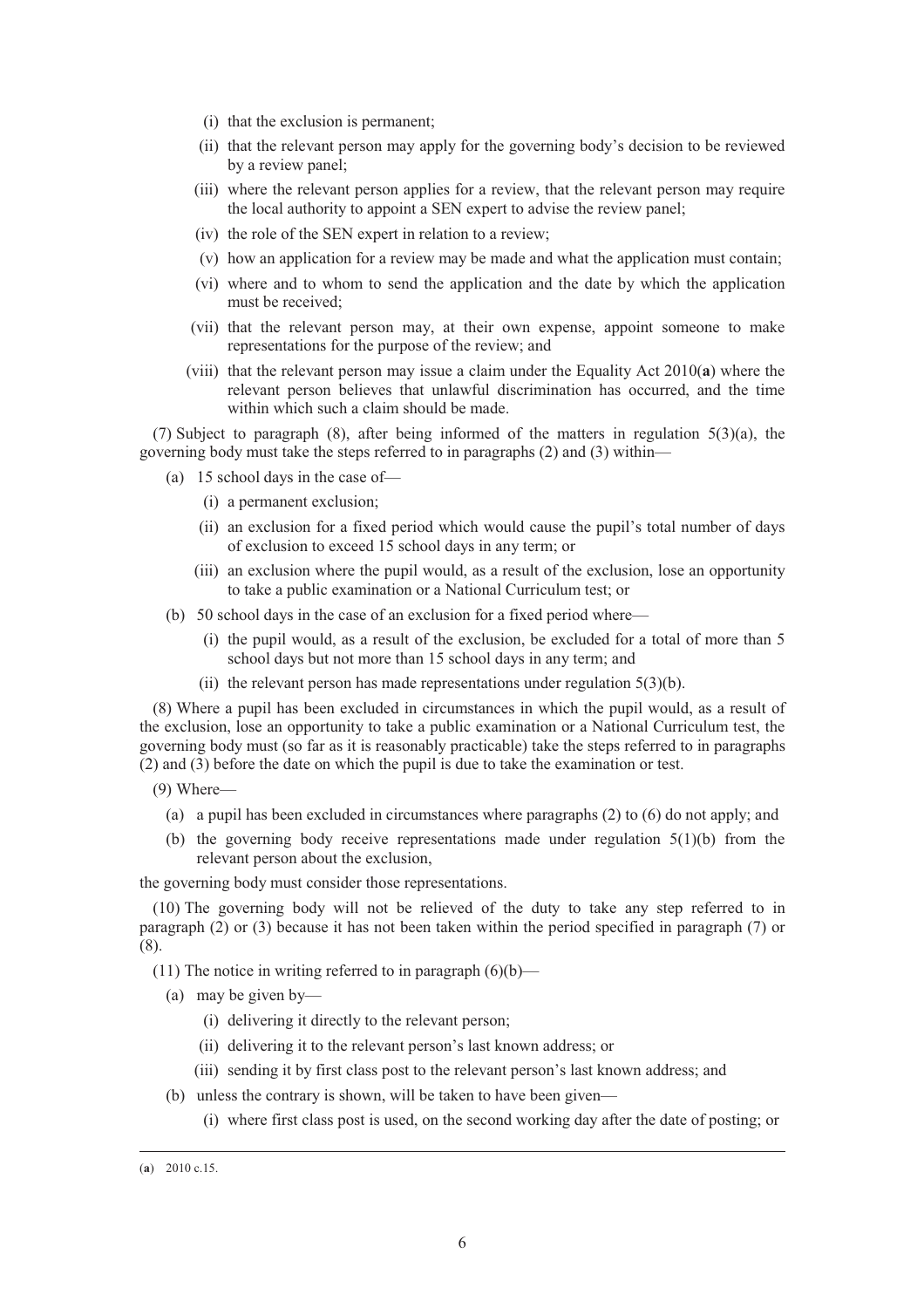(ii) where the notice is delivered, on the date of delivery.

#### **Review of permanent exclusion of a pupil**

**7.**—(1) Where the relevant person applies for a review, the local authority must, at their expense—

- (a) make arrangements for the review of the governing body's decision not to reinstate a pupil who has been permanently excluded; and
- (b) if requested by the relevant person, appoint, for the purpose of that review, a SEN expert to provide impartial advice on how special educational needs may be relevant to the decision to exclude the pupil permanently.

(2) The local authority are not to take the steps in paragraph (1) where the relevant person has not applied for a review within the time limit specified in Schedule 1.

(3) Where the relevant person wishes that a SEN expert be appointed for a review, the request must be made in writing to the local authority with, and at the same time as, the application for a review.

(4) In exercising its functions under these Regulations, the review panel must consider the interests and circumstances of the excluded pupil, including the circumstances in which the pupil was excluded, and have regard to the interests of other pupils and persons working at the school (including persons working at the school voluntarily).

(5) In addition to the powers of the review panel under section 51A(4) of the Act, the panel may—

- (a) direct the governing body to place a note on the pupil's educational record;
- (b) order that the local authority are to make an adjustment to the school's budget share for the funding period during which the exclusion occurs in the sum of  $\text{\pounds}4,000$  if, following a decision by the panel to quash the governing body's original decision, the governing body—
	- (i) reconsider the exclusion and decide not to reinstate the pupil; or
	- (ii) fail to reconsider the exclusion within the time limit specified in regulation  $8(1)$ .

(6) The review panel's decision is binding on the relevant person, the governing body, the head teacher and the local authority.

#### **Reconsideration by governing body following a review**

**8.**—(1) Where the review panel—

- (a) recommends that the governing body reconsider a decision not to reinstate a pupil who has been permanently excluded; or
- (b) quashes the governing body's decision and directs the governing body to reconsider the matter,

the governing body, within 10 school days after notification under paragraph 19 of Schedule 1 of the review panel's decision, must reconvene in order to reconsider the exclusion.

(2) When the governing body have reconsidered their decision they must inform the relevant person, the head teacher and the local authority (and, if applicable, the home local authority) of their reconsidered decision and the reasons for it without delay.

(3) Notification of the review panel's decision is taken to be given—

- (a) where first class post is used, on the second working day after the date of posting; or
- (b) where the notice is delivered, on the date of delivery.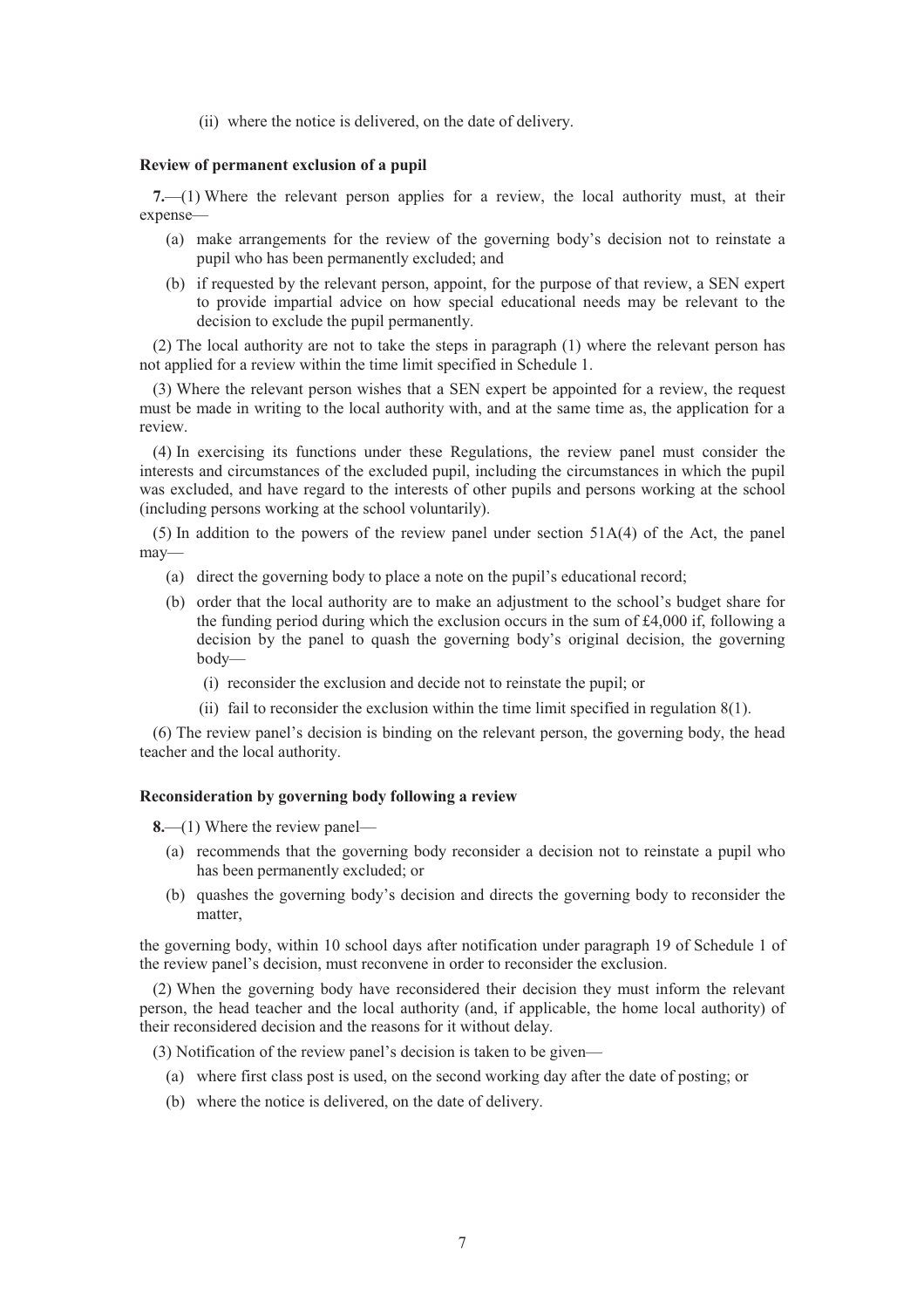#### **Exclusions of pupils: guidance**

**9.** In exercising their functions under section 51A(1) of the Act or under these Regulations, the following persons and bodies must have regard to any guidance given from time to time by the Secretary of State—

- (a) the head teacher;
- (b) the governing body;
- (c) the local authority;
- (d) the review panel; and
- (e) the SEN expert.

#### **Exclusions: standard of proof**

**10.** Where it falls to—

- (a) the head teacher, in exercise of the power conferred by section  $51A(1)$  of the Act;
- (b) the governing body, in exercise of their functions for the purposes of regulations 6 and 8; or
- (c) the review panel, in exercise of its functions for the purposes of regulation 7,

to establish any fact, any question as to whether that fact is established is to be decided on a balance of probabilities.

#### **Information**

**11.** The local authority must, on request, forward to the Secretary of State any information they have received from a head teacher, a governing body or a review panel under this Part or Schedule 1.

# PART 3

## Pupil referral units

#### **Responsible body**

**12.** The management committee of a pupil referral unit is prescribed as the responsible body for the purposes of section  $51A(10)(b)$  of the Act.

#### **The power of a teacher in charge to exclude pupils**

**13.** A teacher in charge may not exercise the power under section 51A(2) of the Act so as to exclude a pupil for one or more fixed periods if, as a result, the pupil would be excluded for more than 45 school days in any school year.

#### **Exclusion of pupils: teacher in charge's duty to inform relevant person, management committee and local authority**

**14.**—(1) Where the teacher in charge decides to exclude a pupil for a fixed period, the teacher in charge must, without delay—

- (a) inform the relevant person of the period of the exclusion and the reasons for it; and
- (b) give the relevant person notice in writing stating the following matters—
	- (i) the period of the exclusion and the reasons for it;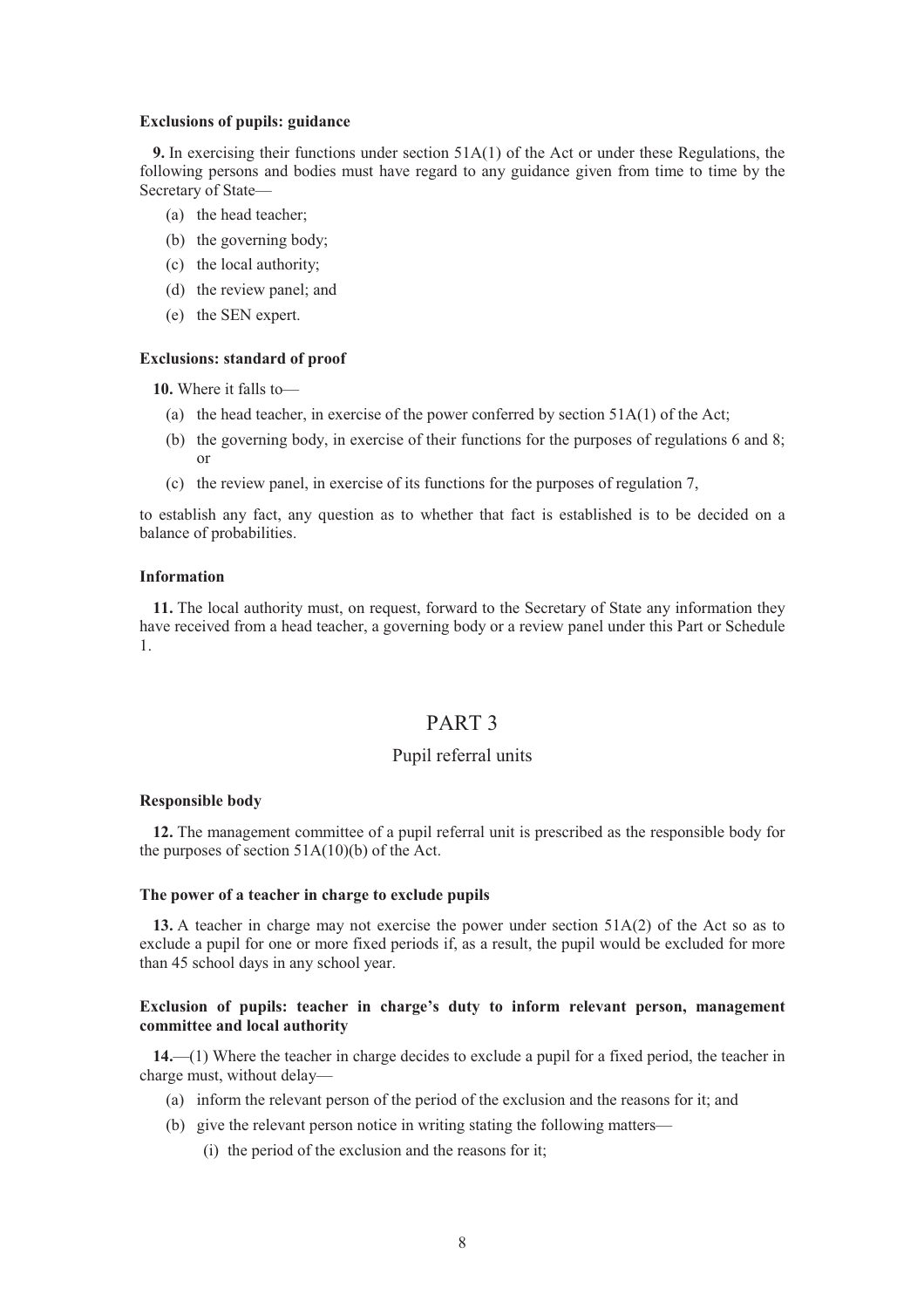- (ii) that the relevant person may make representations about the decision to the management committee and that, where the pupil is not the relevant person, the pupil may also be involved in the process of making representations, and an explanation as to how the pupil may be involved;
- (iii) the means by which representations may be made; and
- (iv) where and to whom representations should be sent.
- (2) Paragraph (3) applies where the teacher in charge decides—
	- (a) to exclude a pupil permanently; or
	- (b) to exclude a pupil and, as a result of the exclusion, the pupil would—
		- (i) be excluded for a total of more than 5 school days in any term; or
		- (ii) lose an opportunity to take a public examination or a National Curriculum test.
- (3) The teacher in charge must, without delay—
	- (a) inform the relevant person, the management committee and the local authority (and, in the case of a permanent exclusion, if applicable, the home local authority) of the period of the exclusion and the reasons for it; and
	- (b) give the relevant person notice in writing stating the following matters—
		- (i) the period of the exclusion and the reasons for it;
		- (ii) that the relevant person may make representations about the decision to the management committee and that, where the pupil is not the relevant person, the pupil may also be involved in the process of making representations, and an explanation as to how the pupil may be involved;
		- (iii) the means by which representations may be made;
		- (iv) where and to whom representations should be sent; and
		- (v) where a meeting of the management committee is to consider the exclusion, that the relevant person may attend and be represented at the meeting (at their own expense), and may be accompanied by a friend.

(4) Any expense in connection with the representation of the relevant person is to be an expense of the relevant person.

(5) In each term the teacher in charge must inform the management committee and the local authority of the following—

- (a) all exclusions that have occurred in that term to which paragraph (3) does not apply;
- (b) unless the teacher in charge has already done so, any such exclusions occurring during previous terms in that school year; and
- (c) the period of each exclusion and the reasons for it.

#### **Functions of the management committee in relation to excluded pupils**

**15.**—(1) Paragraphs (2) to (6) apply where the management committee is informed under regulation  $14(3)(a)$  of —

- (a) the permanent exclusion of a pupil;
- (b) the exclusion of a pupil where, as a result of the exclusion, the pupil would—
	- (i) be excluded for a total of more than 15 school days in any term; or
	- (ii) lose an opportunity to take a public examination or a National Curriculum test; or
- (c) the exclusion of a pupil where—
	- (i) the pupil would as a result of the exclusion be excluded for a total of more than 5 school days in any term; and
	- (ii) the relevant person makes representations under regulation 14(3)(b).
- (2) The management committee must decide—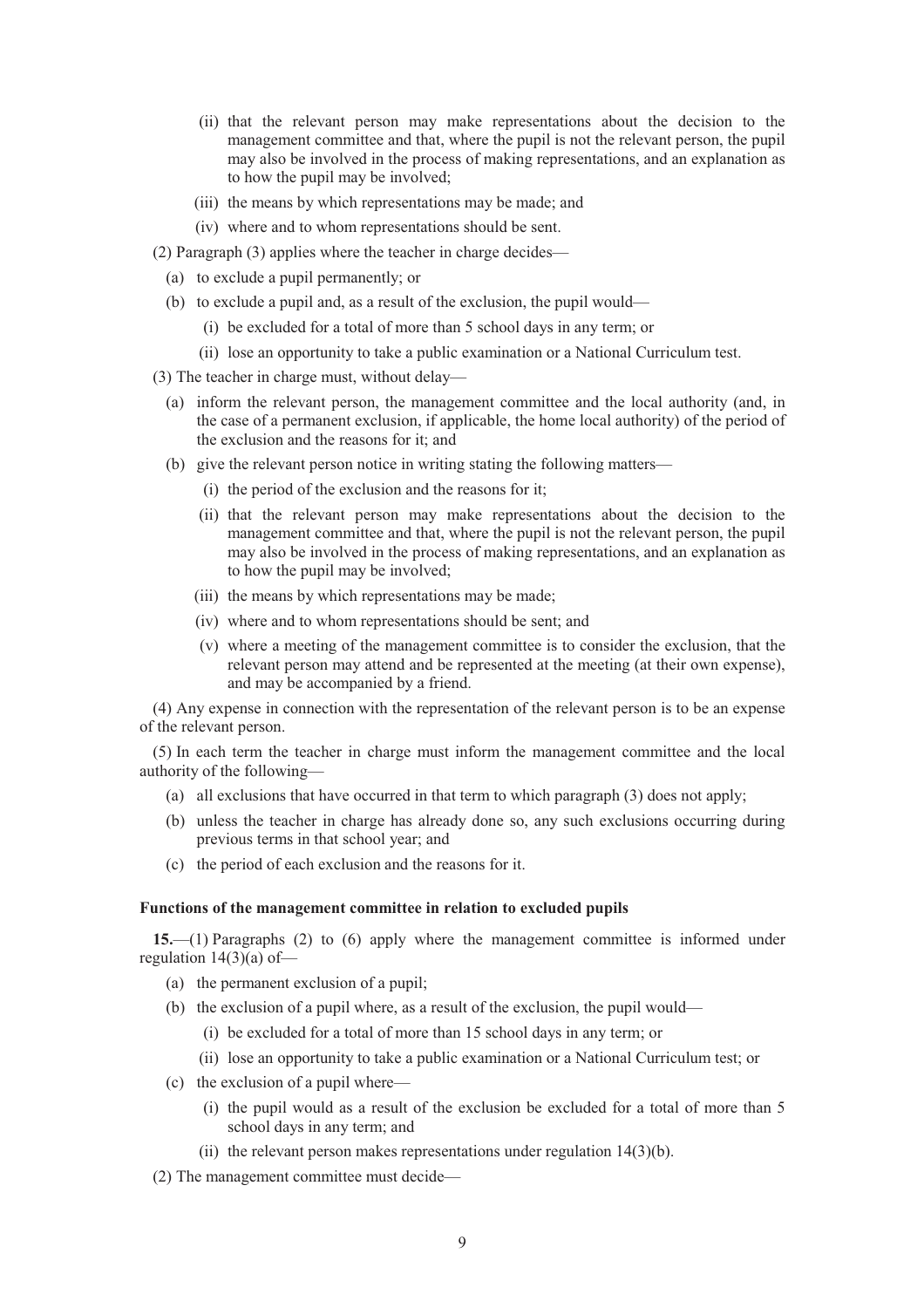- (a) whether or not the pupil should be reinstated; and
- (b) where it considers that the pupil should be reinstated, whether the pupil should be reinstated immediately or by a particular date.

(3) In order to decide whether or not a pupil should be reinstated, the management committee must—

- (a) consider the interests and circumstances of the excluded pupil, including the circumstances in which the pupil was excluded, and have regard to the interests of other pupils and persons working at the unit (including persons working at the unit voluntarily);
- (b) consider any representations about the exclusion made to the management committee by or on behalf of the relevant person, the teacher in charge or the local authority;
- (c) take reasonable steps to arrange a meeting at which the exclusion is to be considered for a time and date when each of the following persons is able to attend—
	- (i) the teacher in charge;
	- (ii) the relevant person (and, where requested by the relevant person, a representative or friend of the relevant person); and
	- (iii) a representative of the local authority; and
- (d) allow each of the persons described in sub-paragraph (c) to attend the meeting and to make representations about the exclusion.

(4) If the management committee decides that the pupil should be reinstated, it must without delay—

- (a) direct the teacher in charge accordingly; and
- (b) inform the relevant person and the local authority (and, if applicable, the home local authority) of its decision and the reasons for it in writing.

(5) The teacher in charge must comply with a direction of the management committee to reinstate the pupil.

(6) If the management committee decides not to reinstate the pupil it must without delay—

- (a) inform the relevant person, the teacher in charge and the local authority (and, if applicable, the home local authority) of its decision and the reasons for it in writing; and
- (b) in the case of a pupil who is permanently excluded, give the relevant person notice in writing stating the following—
	- (i) that the exclusion is permanent;
	- (ii) that the relevant person may apply for the management committee's decision to be reviewed by a review panel;
	- (iii) where the relevant person applies for a review, that the relevant person may require the local authority to appoint a SEN expert to advise the review panel;
	- (iv) the role of the SEN expert in relation to a review;
	- (v) how an application for a review may be made and what the application must contain;
	- (vi) where and to whom to send the application and the date by which the application must be received;
	- (vii) that the relevant person may, at their own expense, appoint someone to make representations for the purpose of the review; and
	- (viii) that the relevant person may issue a claim under the Equality Act 2010 where the relevant person believes that unlawful discrimination has occurred, and the time within which such a claim should be made.

(7) Subject to paragraph (8), after being informed of the matters in regulation 14(3)(a), the management committee must take the steps referred to in paragraphs (2) and (3) within—

- (a) 15 school days in the case of—
	- (i) a permanent exclusion;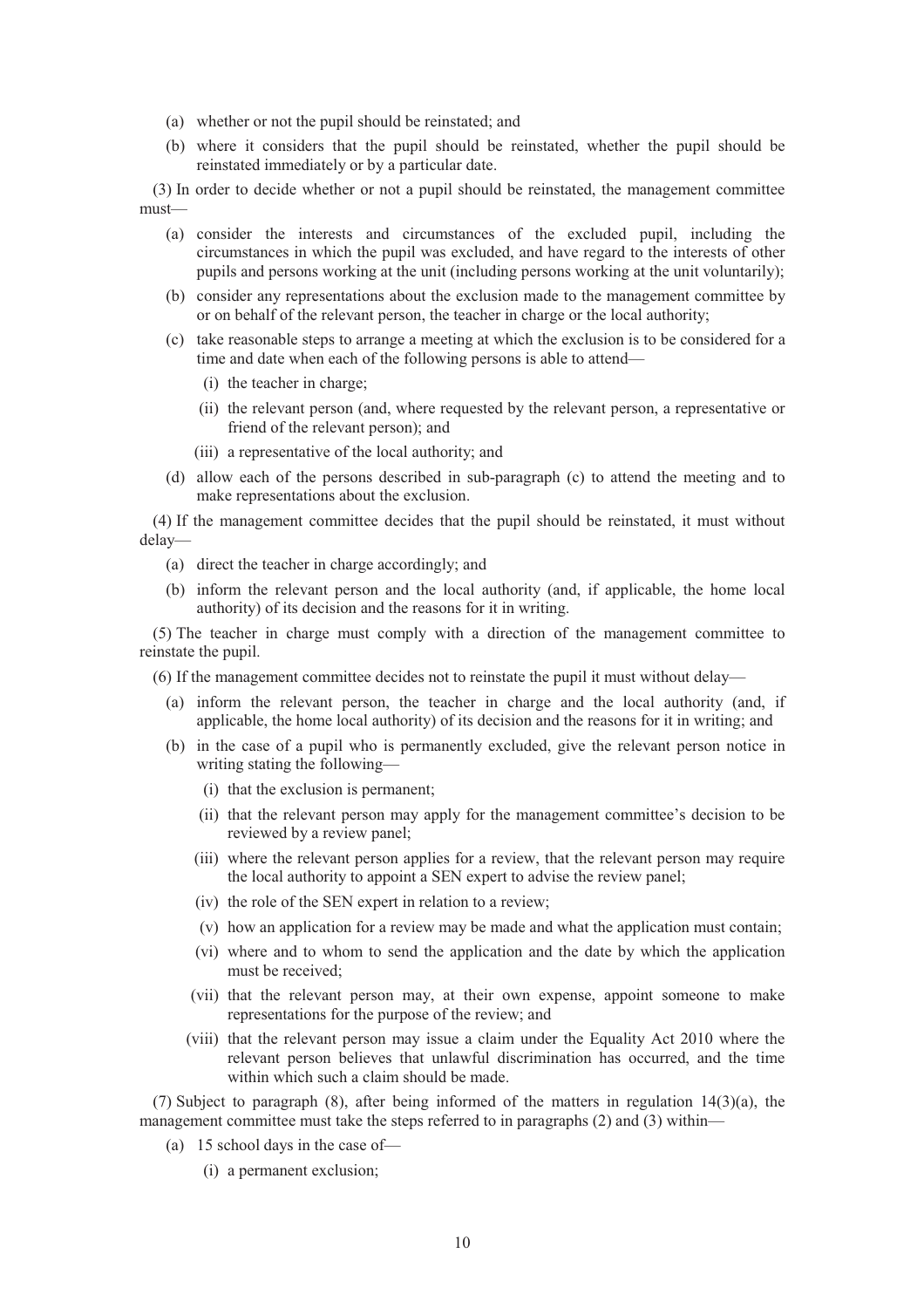- (ii) an exclusion for a fixed period which would cause the pupil's total number of days of exclusion to exceed 15 school days in any term; or
- (iii) an exclusion where the pupil would, as a result of the exclusion, lose an opportunity to take a public examination or a National Curriculum test; or
- (b) 50 school days in the case of an exclusion for a fixed period where—
	- (i) the pupil would, as a result of the exclusion, be excluded for a total of more than 5 school days but not more than 15 school days in any term; and
	- (ii) the relevant person has made representations under regulation  $14(3)(b)$ .

(8) Where a pupil has been excluded in circumstances in which the pupil would, as a result of the exclusion, lose an opportunity to take a public examination or a National Curriculum test, the management committee must (so far as it is reasonably practicable) take the steps referred to in paragraphs (2) and (3) before the date on which the pupil is due to take the examination or test.

(9) Where—

- (a) a pupil has been excluded in circumstances where paragraphs (2) to (6) do not apply; and
- (b) the management committee receives representations made under regulation 14(1)(b) from the relevant person about the exclusion,

the management committee must consider those representations.

(10) The management committee will not be relieved of the duty to take any step referred to in paragraph (2) or (3) because it has not been taken within the period specified in paragraph (7) or (8).

- (11) The notice in writing referred to in paragraph  $(6)(b)$ 
	- (a) may be given by—
		- (i) delivering it directly to the relevant person;
		- (ii) delivering it to the relevant person's last known address; or
		- (iii) sending it by first class post to the relevant person's last known address; and
	- (b) unless the contrary is shown, will be taken to have been given—
		- (i) where first class post is used, on the second working day after the date of posting; or
		- (ii) where the notice is delivered, on the date of delivery.

#### **Review of permanent exclusion of a pupil**

**16.**—(1) Where the relevant person applies for a review, the local authority must, at their expense—

- (a) make arrangements for the review of the management committee's decision not to reinstate a pupil who has been permanently excluded; and
- (b) if requested by the relevant person, appoint, for the purpose of that review, a SEN expert to provide impartial advice on how special educational needs may be relevant to the decision to exclude the pupil permanently.

(2) The local authority are not to take the steps in paragraph (1) where the relevant person has not applied for a review within the time limit specified in Schedule 1.

(3) Where the relevant person wishes that a SEN expert be appointed for a review, the request must be made in writing to the local authority with, and at the same time as, the application for a review.

(4) In exercising its functions under these Regulations, the review panel must consider the interests and circumstances of the excluded pupil, including the circumstances in which the pupil was excluded, and have regard to the interests of other pupils and persons working at the unit (including persons working at the unit voluntarily).

 $(5)$  In addition to the powers of the review panel under section  $51A(4)$  of the Act, the panel may—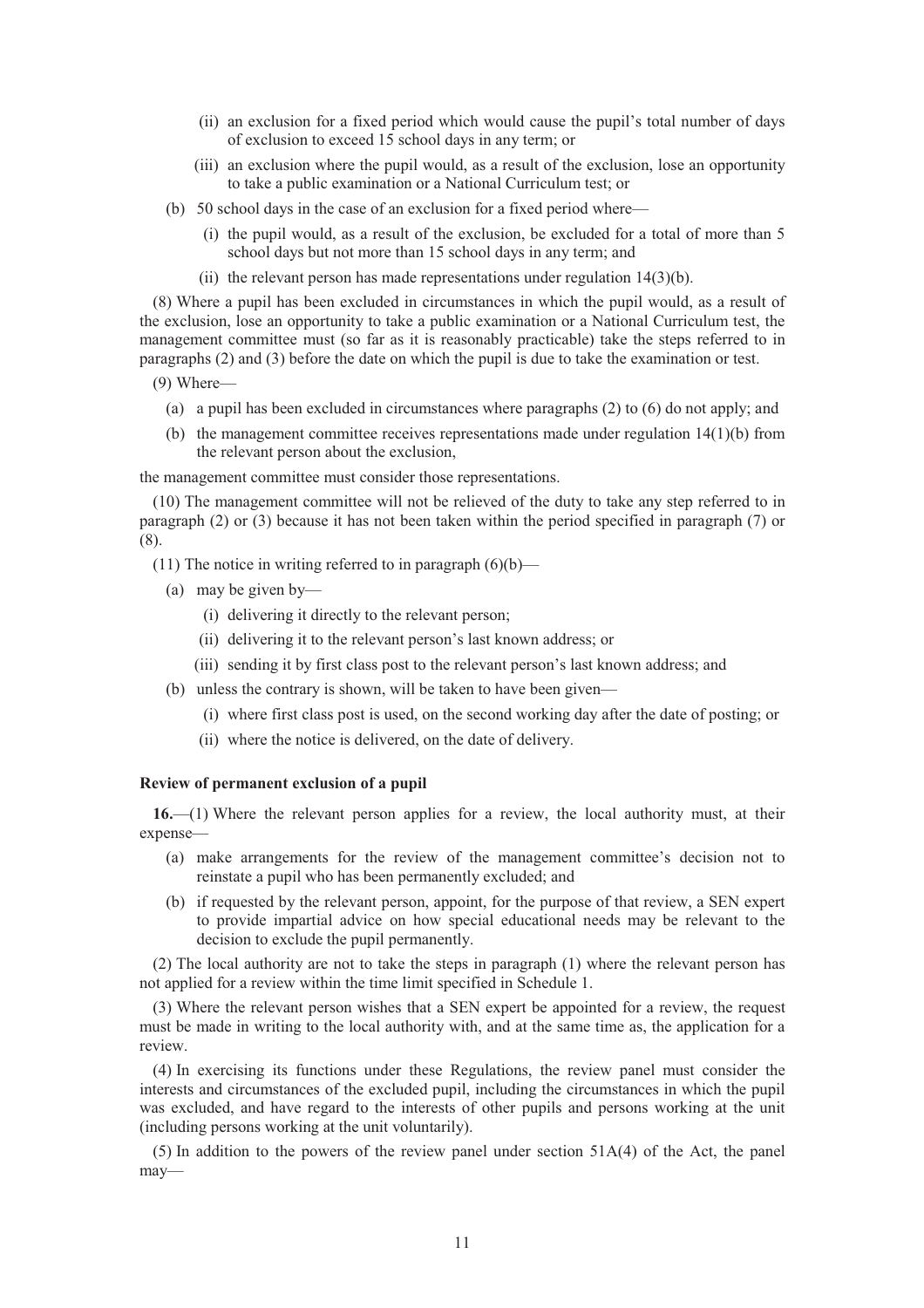- (a) direct the management committee to place a note on the pupil's educational record;
- (b) after the coming into force of section 50 of the Education Act 2011, order that the local authority are to make an adjustment to the unit's budget share for the funding period during which the exclusion occurs in the sum of  $\text{\pounds}4,000$  if, following a decision by the panel to quash the management committee's original decision, the management committee—
	- (i) reconsiders the exclusion and decides not to reinstate the pupil; or
	- (ii) fails to reconsider the exclusion within the time limit specified in regulation 17(1).

(6) The review panel's decision is binding on the relevant person, the management committee, the teacher in charge and the local authority.

#### **Reconsideration by management committee following a review**

**17.**—(1) Where the review panel—

- (a) recommends that the management committee reconsiders a decision not to reinstate a pupil who has been permanently excluded; or
- (b) quashes the management committee's decision and directs the management committee to reconsider the matter,

the management committee, within 10 school days after notification under paragraph 19 of Schedule 1 of the review panel's decision, must reconvene in order to reconsider the exclusion.

(2) When the management committee has reconsidered its decision it must inform the relevant person, the teacher in charge and the local authority (and, if applicable, the home local authority) of its reconsidered decision and the reasons for it without delay.

(3) Notification of the review panel's decision is taken to be given—

- (a) where first class post is used, on the second working day after the date of posting; or
- (b) where the notice is delivered, on the date of delivery.

#### **Exclusions of pupils: guidance**

**18.** In exercising their functions under section 51A(2) of the Act or under these Regulations, the following persons and bodies must have regard to any guidance given from time to time by the Secretary of State—

- (a) the teacher in charge;
- (b) the management committee;
- (c) the local authority;
- (d) the review panel; and
- (e) the SEN expert.

#### **Exclusions: standard of proof**

**19.** Where it falls to—

- (a) the teacher in charge, in exercise of the power conferred by section  $51A(2)$  of the Act;
- (b) the management committee, in exercise of its functions for the purposes of regulations 15 and 17; or
- (c) the review panel, in exercise of its functions for the purposes of regulation 16,

to establish any fact, any question as to whether that fact is established is to be decided on a balance of probabilities.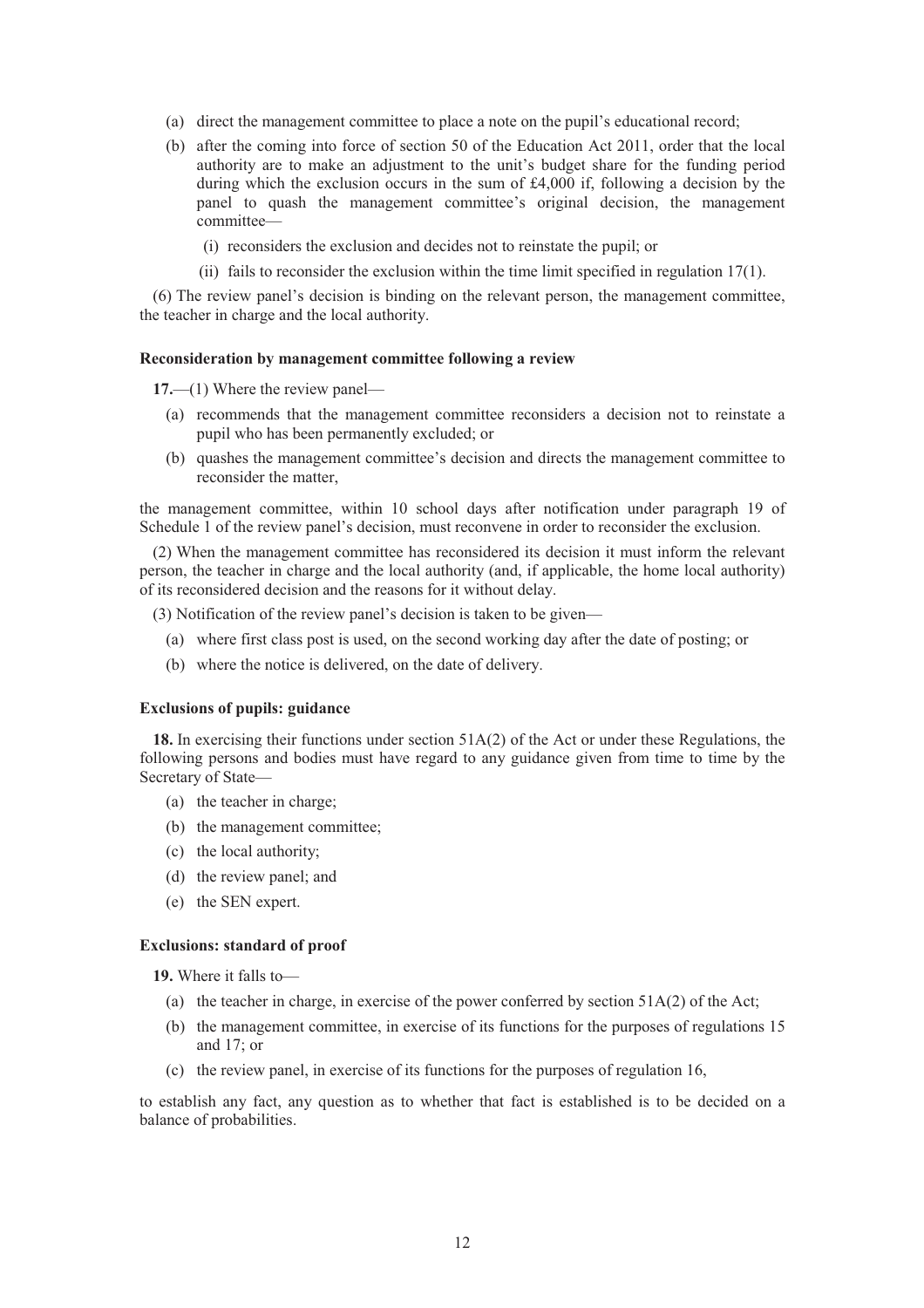#### **Information**

**20.** The local authority must, on request, forward to the Secretary of State any information they have received from a teacher in charge, a management committee or a review panel under this Part or Schedule 1.

# PART 4

#### Academies

#### **Application and modification of Act and regulations**

**21.**—(1) Section 51A of the Act applies with the following modifications.

- $(2)$  In subsection  $(1)$ 
	- (a) for "head teacher" substitute "principal"; and
	- (b) for "a maintained school" substitute "an Academy".
- (3) In subsection (4), after "subsection (3)(c)," insert "as it applies in relation to Academies,".
- (4) For subsection (6) substitute—

 $(6)$  In a case where the panel gives a direction under subsection  $(4)(c)$  to the proprietor of an Academy, the panel may, in prescribed circumstances, order the proprietor to make a payment to the local authority.".

(5) For subsection (10) substitute—

"(10) In this section—

"Academy" means an Academy school or an alternative provision Academy;

"exclude", in relation to the exclusion of a pupil from an Academy, means exclude on disciplinary grounds (and "exclusion" is to be construed accordingly);

"principal" means the head teacher of an Academy, and includes acting principal;

"the responsible body" means, in relation to exclusion from an Academy, the proprietor of the Academy.".

(6) The regulations in Parts 2 and 3 apply to Academy schools and alternative provision Academies with the following modifications.

#### **The power of a principal to exclude pupils**

**22.** A principal may not exercise the power under section 51A(1) of the Act (as modified) so as to exclude a pupil for one or more fixed periods if, as a result, the pupil would be excluded for more than 45 school days in any school year.

#### **Exclusion of pupils: principal's duty to inform relevant person, proprietor and local authority**

**23.**—(1) Where the principal decides to exclude a pupil for a fixed period, the principal must, without delay—

- (a) inform the relevant person of the period of the exclusion and the reasons for it; and
- (b) give the relevant person notice in writing stating the following matters—
	- (i) the period of the exclusion and the reasons for it;
	- (ii) that the relevant person may make representations about the decision to the proprietor and that, where the pupil is not the relevant person, the pupil may also be involved in the process of making representations, and an explanation as to how the pupil may be involved;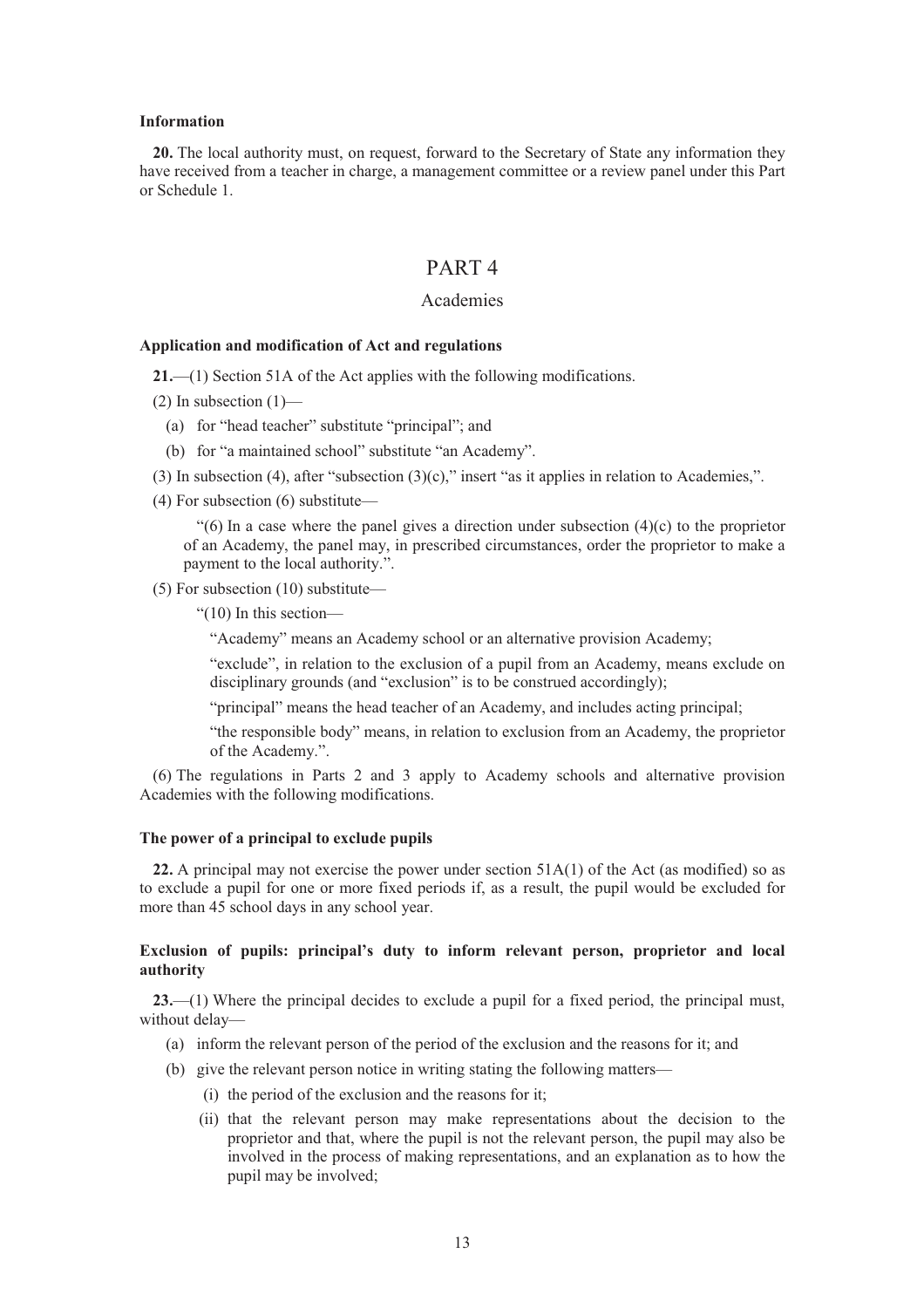- (iii) the means by which representations may be made; and
- (iv) where and to whom representations should be sent.
- (2) Paragraph (3) applies where the principal decides—
	- (a) to exclude a pupil permanently; or
	- (b) to exclude a pupil and, as a result of the exclusion, the pupil would—
		- (i) be excluded for a total of more than 5 school days in any term; or
		- (ii) lose an opportunity to take a public examination or a National Curriculum test.
- (3) The principal must, without delay—
	- (a) inform the relevant person, the proprietor and the local authority (and, in the case of a permanent exclusion, if applicable, the home local authority) of the period of the exclusion and the reasons for it; and
	- (b) give the relevant person notice in writing stating the following matters—
		- (i) the period of the exclusion and the reasons for it;
		- (ii) that the relevant person may make representations about the decision to the proprietor and that, where the pupil is not the relevant person, the pupil may also be involved in the process of making representations, and an explanation as to how the pupil may be involved;
		- (iii) the means by which representations may be made;
		- (iv) where and to whom representations should be sent; and
		- (v) where a meeting of the proprietor is to consider the exclusion, that the relevant person may attend and be represented at the meeting (at their own expense), and may be accompanied by a friend.

(4) Any expense in connection with the representation of the relevant person is to be an expense of the relevant person.

(5) In each term the principal must inform the proprietor and the local authority of the following—

- (a) all exclusions that have occurred in that term to which paragraph (3) does not apply;
- (b) unless the principal has already done so, any such exclusions occurring during previous terms in that school year; and
- (c) the period of each exclusion and the reasons for it.

#### **Functions of the proprietor in relation to excluded pupils**

**24.**—(1) Paragraphs (2) to (6) apply where the proprietor is informed under regulation 23(3)(a) of—

- (a) the permanent exclusion of a pupil;
- (b) the exclusion of a pupil where, as a result of the exclusion, the pupil would—
	- (i) be excluded for a total of more than 15 school days in any term; or
- (ii) lose an opportunity to take a public examination or a National Curriculum test; or
- (c) the exclusion of a pupil where—
	- (i) the pupil would as a result of the exclusion be excluded for a total of more than 5 school days in any term; and
	- (ii) the relevant person makes representations under regulation  $23(3)(b)$ .

(2) The proprietor must decide—

- (a) whether or not the pupil should be reinstated; and
- (b) where it considers that the pupil should be reinstated, whether the pupil should be reinstated immediately or by a particular date.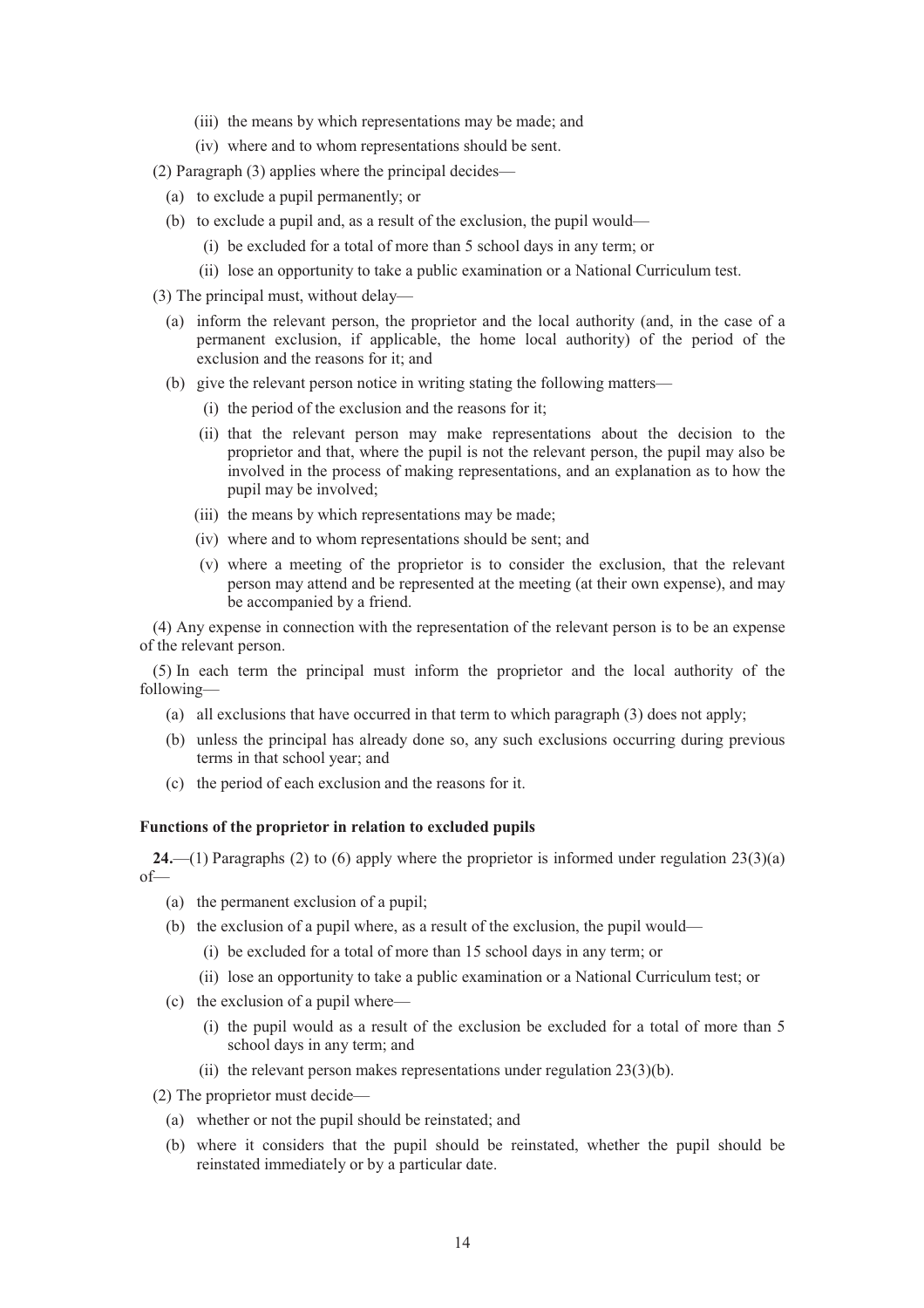- (3) In order to decide whether or not a pupil should be reinstated, the proprietor must—
	- (a) consider the interests and circumstances of the excluded pupil, including the circumstances in which the pupil was excluded, and have regard to the interests of other pupils and persons working at the Academy (including persons working at the Academy voluntarily);
	- (b) consider any representations about the exclusion made to the proprietor by or on behalf of the relevant person or the principal;
	- (c) take reasonable steps to arrange a meeting at which the exclusion is to be considered for a time and date when each of the following persons is able to attend—
		- (i) the principal;
		- (ii) the relevant person (and, where requested by the relevant person, a representative or friend of the relevant person); and
		- (iii) where requested by the relevant person, a representative of the local authority (and, if applicable, the home local authority);
	- (d) allow each of the persons described in sub-paragraphs (c)(i) and (ii) to attend the meeting and to make representations about the exclusion; and
	- (e) allow the person described in sub-paragraph  $(c)(iii)$  to attend the meeting as an observer, unless the proprietor gives that person permission to make representations.
- (4) If the proprietor decides that the pupil should be reinstated, it must without delay—
	- (a) direct the principal accordingly; and
	- (b) inform the relevant person and the local authority (and, if applicable, the home local authority) of its decision and the reasons for it in writing.
- (5) The principal must comply with a direction of the proprietor to reinstate the pupil.
- (6) If the proprietor decides not to reinstate the pupil it must without delay—
	- (a) inform the relevant person, the principal and the local authority (and, if applicable, the home local authority) of its decision and the reasons for it in writing; and
	- (b) in the case of a pupil who is permanently excluded, give the relevant person notice in writing stating the following—
		- (i) that the exclusion is permanent;
		- (ii) that the relevant person may apply for the proprietor's decision to be reviewed by a review panel;
		- (iii) where the relevant person applies for a review, that the relevant person may require the proprietor to appoint a SEN expert to advise the review panel;
		- (iv) the role of the SEN expert in relation to a review;
		- (v) how an application for a review may be made and what the application must contain;
		- (vi) where and to whom to send the application and the date by which the application must be received;
		- (vii) that the relevant person may, at their own expense, appoint someone to make representations for the purpose of the review; and
		- (viii) that the relevant person may issue a claim under the Equality Act 2010 where the relevant person believes that unlawful discrimination has occurred, and the time within which such a claim should be made.

(7) Subject to paragraph (8), after being informed of the matters in regulation 23(3)(a), the proprietor must take the steps referred to in paragraphs (2) and (3) within—

- (a) 15 school days in the case of—
	- (i) a permanent exclusion;
	- (ii) an exclusion for a fixed period which would cause the pupil's total number of days of exclusion to exceed 15 school days in any term; or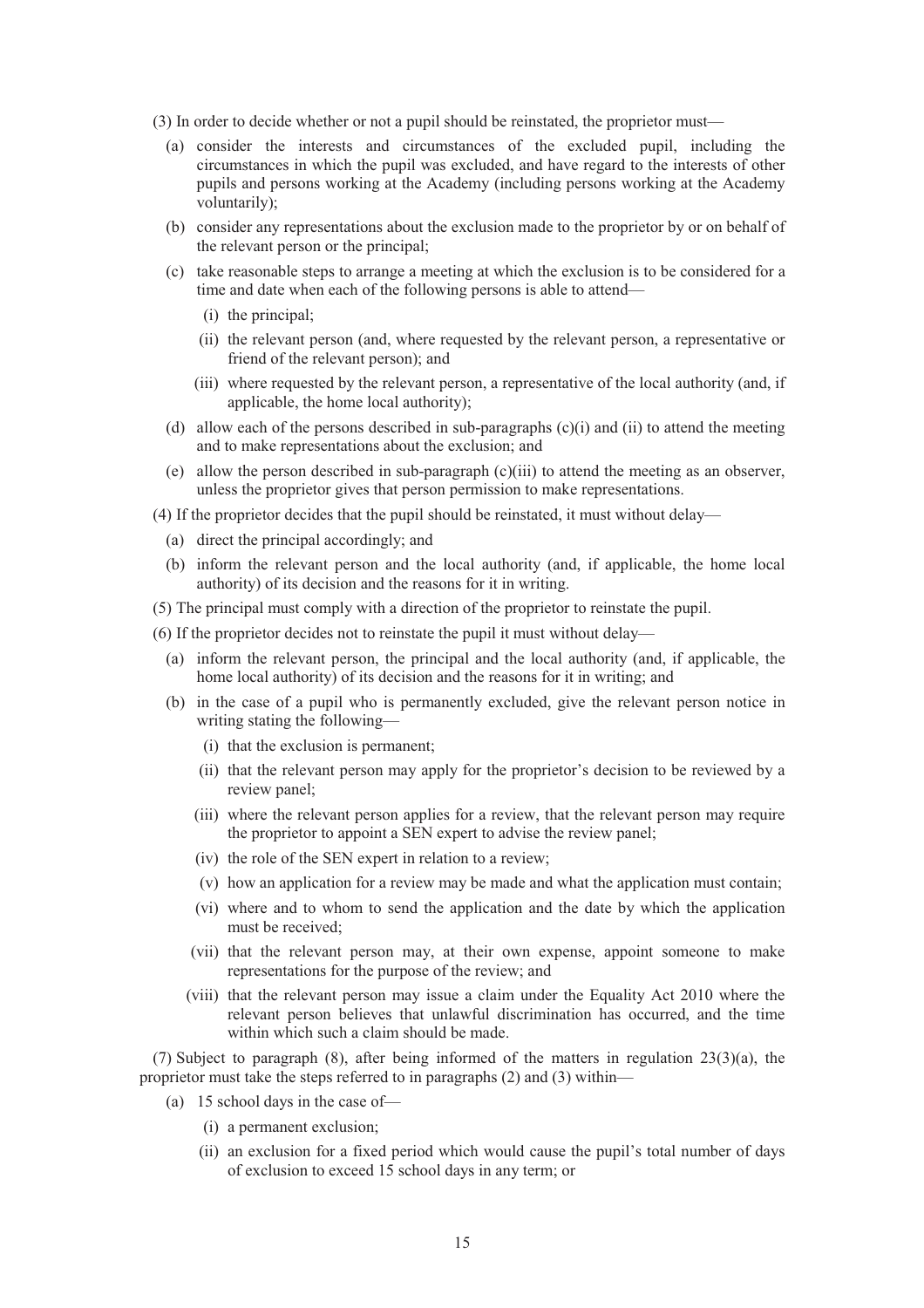- (iii) an exclusion where the pupil would, as a result of the exclusion, lose an opportunity to take a public examination or a National Curriculum test; or
- (b) 50 school days in the case of an exclusion for a fixed period where—
	- (i) the pupil would, as a result of the exclusion, be excluded for a total of more than 5 school days but not more than 15 school days in any term; and
	- (ii) the relevant person has made representations under regulation 23(3)(b).

(8) Where a pupil has been excluded in circumstances in which the pupil would, as a result of the exclusion, lose an opportunity to take a public examination or a National Curriculum test, the proprietor must (so far as it is reasonably practicable) take the steps referred to in paragraphs (2) and (3) before the date on which the pupil is due to take the examination or test.

(9) Where—

- (a) a pupil has been excluded in circumstances where paragraphs (2) to (6) do not apply; and
- (b) the proprietor receives representations made under regulation  $23(1)(b)$  from the relevant person about the exclusion,

the proprietor must consider those representations.

(10) The proprietor will not be relieved of the duty to take any step referred to in paragraph (2) or (3) because it has not been taken within the period specified in paragraph (7) or (8).

(11) The notice in writing referred to in paragraph  $(6)(b)$ —

- (a) may be given by—
	- (i) delivering it directly to the relevant person;
	- (ii) delivering it to the relevant person's last known address; or
	- (iii) sending it by first class post to the relevant person's last known address; and
- (b) unless the contrary is shown, will be taken to have been given—
	- (i) where first class post is used, on the second working day after the date of posting; or
	- (ii) where the notice is delivered, on the date of delivery.

#### **Review of permanent exclusion of a pupil**

**25.**—(1) Where the relevant person applies for a review, the proprietor must, at its expense—

- (a) make arrangements for the review of its decision not to reinstate a pupil who has been permanently excluded; and
- (b) if requested by the relevant person, appoint, for the purpose of that review, a SEN expert to provide impartial advice on how special educational needs may be relevant to the decision to exclude the pupil permanently.

(2) The proprietor is not to take the steps in paragraph (1) where the relevant person has not applied for a review within the time limit specified in Schedule 1.

(3) Where the relevant person wishes that a SEN expert be appointed for a review, the request must be made in writing to the proprietor with, and at the same time as, the application for a review.

(4) In exercising its functions under these Regulations, the review panel must consider the interests and circumstances of the excluded pupil, including the circumstances in which the pupil was excluded, and have regard to the interests of other pupils and persons working at the Academy (including persons working at the Academy voluntarily).

(5) In addition to the powers of the review panel under section 51A(4) of the Act (as modified), the panel may—

- (a) direct the proprietor to place a note on the pupil's educational record;
- (b) order that the proprietor is to make a payment to the local authority in the sum of  $\text{\pounds}4,000$ if, following a decision by the panel to quash the proprietor's original decision, the proprietor—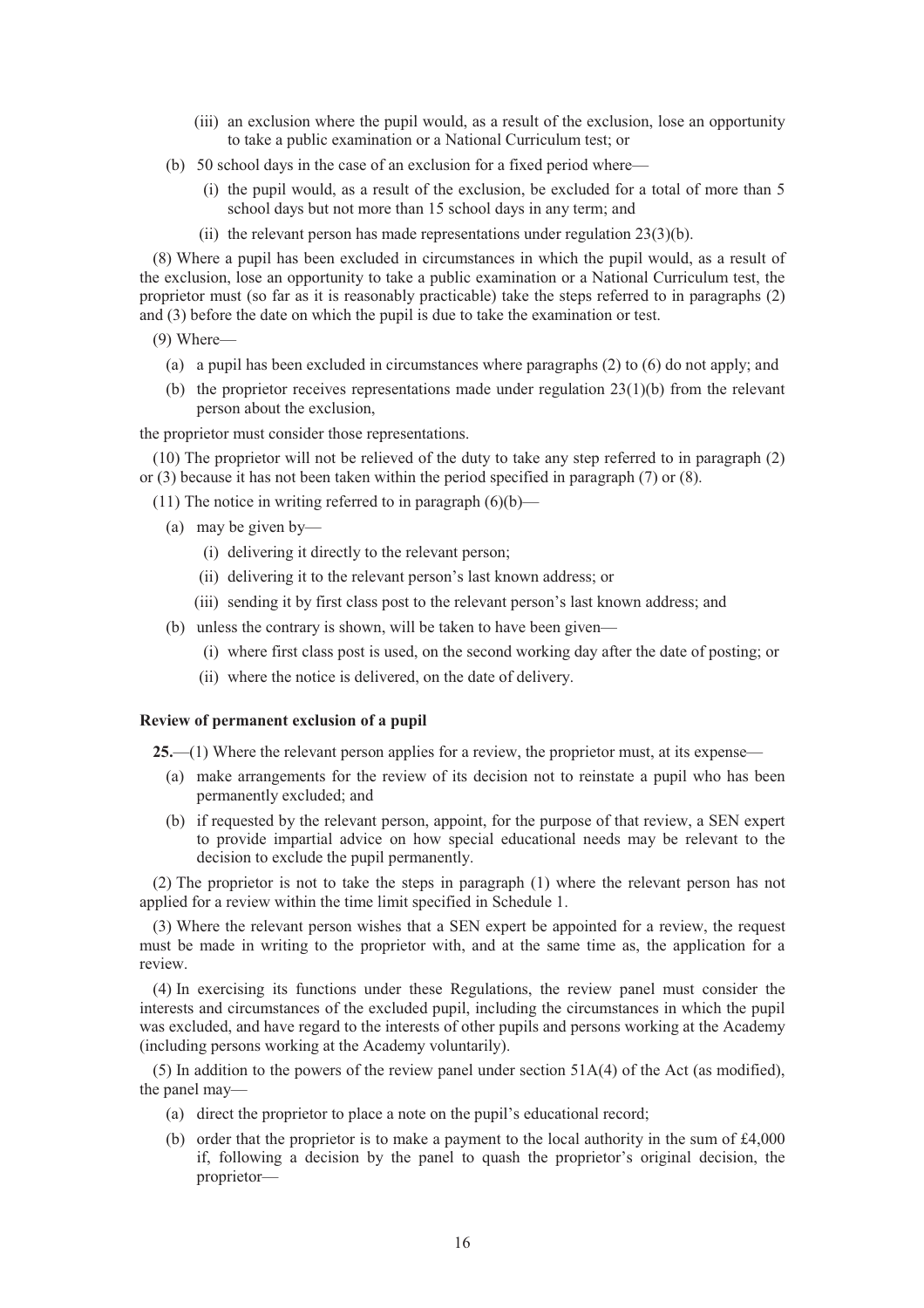- (i) reconsiders the exclusion and decides not to reinstate the pupil; or
- (ii) fails to reconsider the exclusion within the time limit specified in regulation 26(1).

(6) The review panel's decision is binding on the relevant person, the principal and the proprietor.

#### **Reconsideration by proprietor following a review**

**26.**—(1) Where the review panel—

- (a) recommends that the proprietor reconsiders a decision not to reinstate a pupil who has been permanently excluded; or
- (b) quashes the proprietor's decision and directs the proprietor to reconsider the matter,

the proprietor, within 10 school days after notification under paragraph 19 of Schedule 1 of the review panel's decision, must reconsider the exclusion.

(2) When the proprietor has reconsidered its decision it must inform the relevant person, the principal and the local authority (and, if applicable, the home local authority) of its reconsidered decision and the reasons for it without delay.

(3) Notification of the review panel's decision is taken to be given—

- (a) where first class post is used, on the second working day after the date of posting; or
- (b) where the notice is delivered, on the date of delivery.

#### **Exclusions of pupils: guidance**

**27.** In exercising their functions under section 51A(1) of the Act (as modified) or under these Regulations, the following persons and bodies must have regard to any guidance given from time to time by the Secretary of State—

- (a) the principal;
- (b) the proprietor;
- (c) the review panel; and
- (d) the SEN expert.

#### **Exclusions: standard of proof**

**28.** Where it falls to—

- (a) the principal, in exercise of the power conferred by section 51A(1) of the Act (as modified);
- (b) the proprietor, in exercise of its functions for the purposes of regulations 24 and 26; or
- (c) the review panel, in exercise of its functions for the purposes of regulation 25,

to establish any fact, any question as to whether that fact is established is to be decided on a balance of probabilities.

#### **Information**

**29.** The local authority must, on request, forward to the Secretary of State any information they have received from a principal, a proprietor or a review panel under this Part or Schedule 1.

*Nick Gibb* Minister of State for Schools 3rd April 2012 Department for Education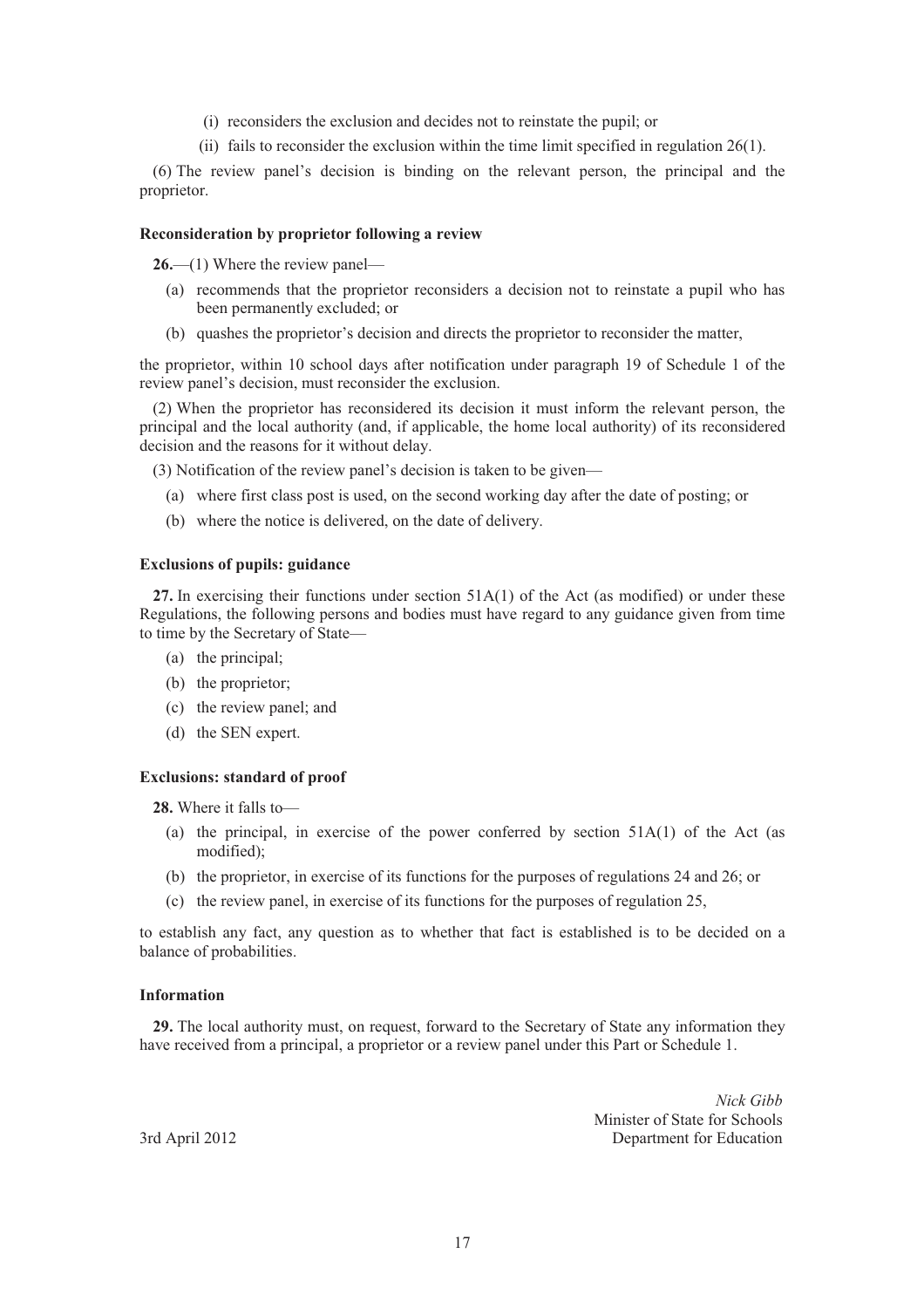# SCHEDULE 1 Regulation 3

# Constitution and procedure of review panels

#### **Interpretation**

**1.**—(1) In this Schedule—

"arrangements for a review" means arrangements under paragraph (1) of regulation 7, 16 or  $25:$ 

"arranging authority" means—

- (a) where the relevant school is a maintained school or a pupil referral unit, the local authority responsible for maintaining that school or unit;
- (b) where the relevant school is an Academy, the proprietor of that Academy;

"closing date for reviews" means the fifteenth school day after the day on which an application for a review is made;

"Head Teacher" means—

- (a) the head teacher(**a**) of a maintained school;
- (b) the teacher in charge of a pupil referral unit or the acting teacher in charge;
- (c) the principal of an Academy or the acting principal;

"relevant school" means the school from which a pupil is permanently excluded;

"responsible body" means—

- (a) where the relevant school is a maintained school, the governing body of that school;
- (b) where the relevant school is a pupil referral unit, the management committee of that unit;
- (c) where the relevant school is an Academy, the proprietor of that Academy.

(2) An application for a review is taken to be made—

- (a) where first class post is used, on the second working day after the date of posting; or
- (b) where the notice is delivered, on the date of delivery.

#### **Time limits and notices waiving right to review**

**2.**—(1) Subject to sub-paragraph (2), an application for a review, and any request that a SEN expert be appointed for the review, must be made to the arranging authority within 15 school days after the day on which the relevant person is given notice in writing of the responsible body's decision under paragraph (6)(b) of regulation 6, 15 or 24.

(2) Where the relevant person—

- (a) makes a claim under the Equality Act 2010 alleging that the exclusion amounts to unlawful discrimination; and
- (b) has not applied for a review within the time limit in sub-paragraph (1),

then the period within which the relevant person must apply will commence from the date on which the discrimination claim is finally determined.

(3) For the purposes of sub-paragraph (2), a discrimination claim is "finally determined" when all rights of appeal under the Equality Act 2010 have been exhausted.

(4) Any notice in writing given by the relevant person to the arranging authority which states that the relevant person does not intend to apply for a review will be final.

 <sup>(</sup>**a**) See section 579(1) of the 1996 Act.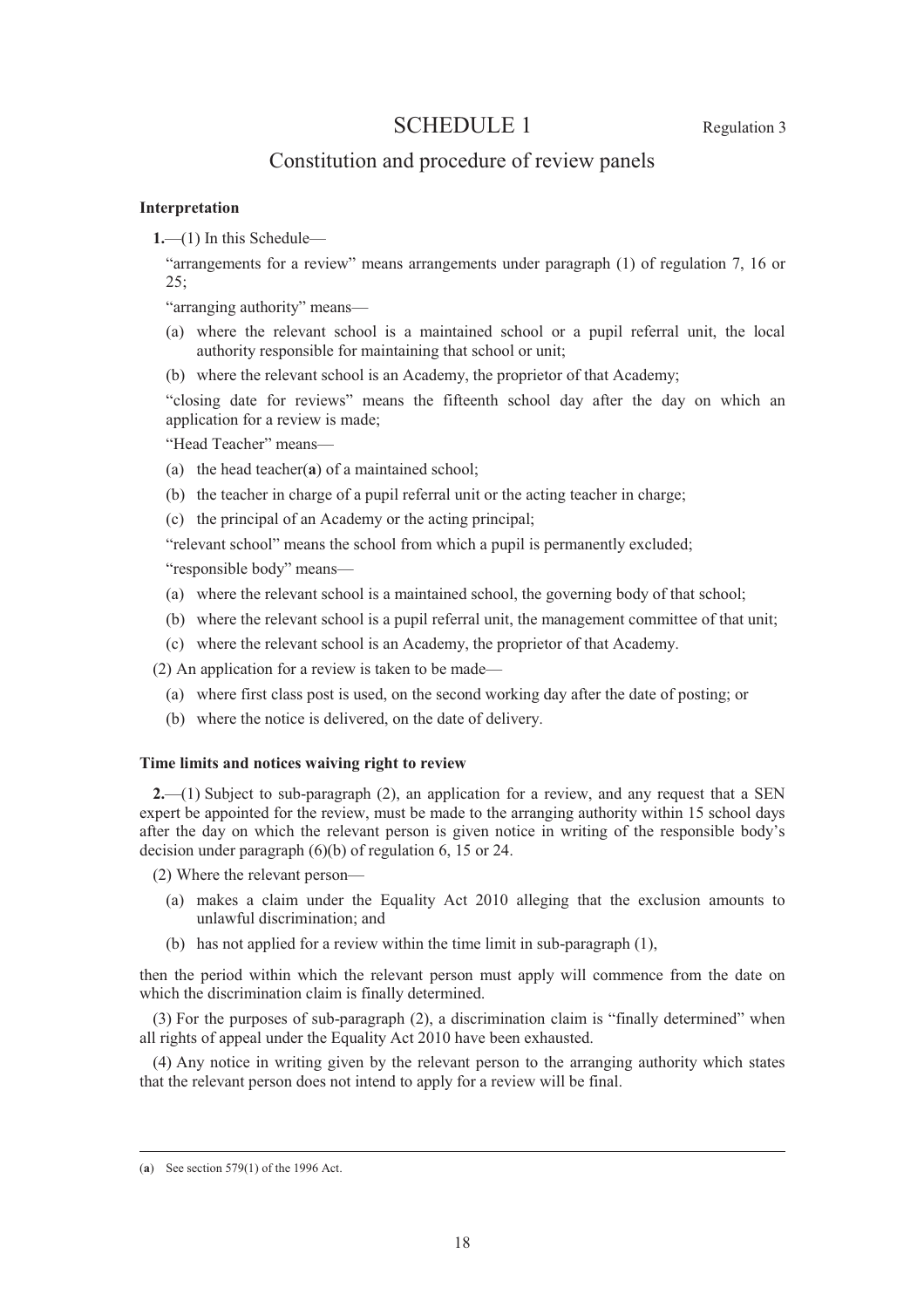#### **Constitution of review panels**

**3.**—(1) A review must be conducted by a review panel constituted in accordance with this paragraph.

(2) A review panel must consist of 3 or 5 members appointed by the arranging authority from the following groups—

- (a) persons who are eligible to be lay members;
- (b) Head Teachers, or persons who have held that position during the last 5 years; and
- (c) persons who are or have been—
	- (i) a governor of a maintained school;
	- (ii) a member of a pupil referral unit management committee;
	- (iii) a director of the proprietor of an Academy,

provided they have served in that capacity for at least 12 consecutive months within the last 5 years and have not been a teacher or a Head Teacher in any school during the last 5 years.

- (3) Members must be appointed to a review panel as follows—
	- (a) for a panel of 3 members, one from each of the 3 categories in sub-paragraph (2);
	- (b) for a panel of 5 members—
		- (i) a person who is eligible to be a lay member;
		- (ii) 2 persons falling within sub-paragraph  $(2)(b)$ ; and
		- (iii) 2 persons falling within sub-paragraph  $(2)(c)$ .

(4) A person is eligible to be a lay member if the person has never worked in a school in a paid capacity (disregarding any service as a governor or as a paid volunteer).

(5) The following persons are disqualified from membership of the review panel for the purpose of that review—

- (a) any member (or director) of the arranging authority or, if different, the responsible body;
- (b) the Head Teacher of the relevant school (or any person who has held that position within the last 5 years);
- (c) any person employed by the responsible body or the arranging authority (if different), other than the Head Teacher of a school other than the relevant school;
- (d) any person who has, or at any time has had, any connection with—
	- (i) the responsible body, the arranging authority (if different), the relevant school or the relevant person; or
	- (ii) the excluded pupil or the incident leading to the exclusion,

of a kind which might reasonably be taken to raise doubts about that person's impartiality.

(6) Review panel members must satisfy the training requirements of paragraph 5.

(7) Subject to sub-paragraph (8), a person is not to be appointed as the SEN expert for the purpose of a review if that person would be disqualified under sub-paragraph (5)(d) from appointment as a member of a review panel.

(8) The following employees of an arranging authority are not, by reason only of that employment, disqualified under sub-paragraph (5)(d)—

- (a) a Head Teacher; or
- (b) any employee appointed as a SEN expert for the purpose of the review.

(9) Where at any time after a review panel has begun a review any member of the panel becomes unable to continue as a member, the panel may continue with the review so long as the number of the remaining members is not less than 3 and the requirements of sub-paragraph (3)(a) are satisfied.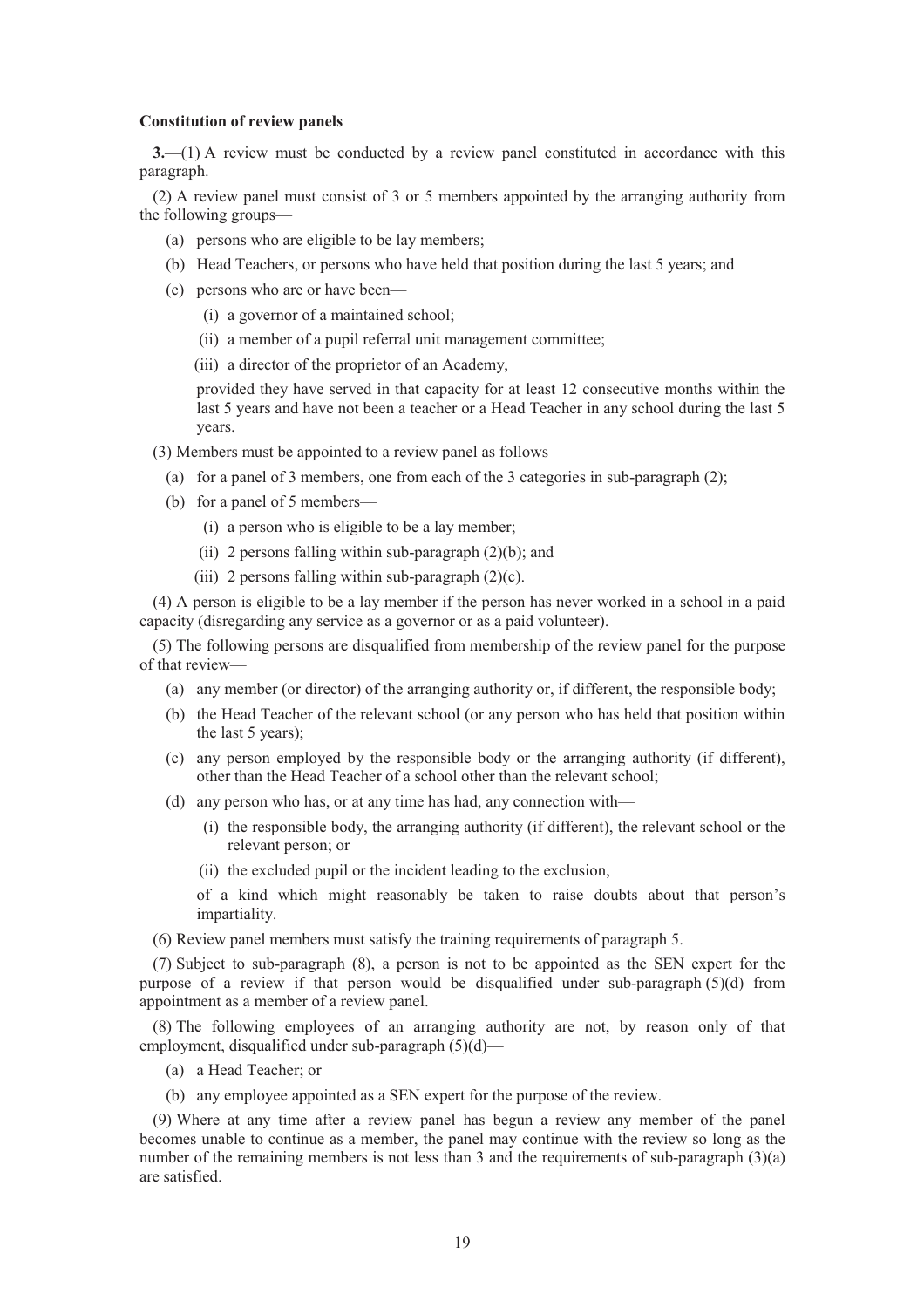(10) A review panel must be chaired by the person appointed as a lay member.

(11) After a review panel has begun a review a panel member may not be substituted or replaced with a different panel member for any reason.

(12) Where a review panel has begun a review and for any reason it ceases to be constituted in accordance with this paragraph, the review must cease and a new review panel must be constituted to conduct the review afresh.

(13) Review panel members and, if appointed, the SEN expert, must declare any known potential conflict of interest, whether pursuant to sub-paragraph (5)(d) or otherwise, to the arranging authority before the review begins.

#### **Clerks to review panels**

**4.**—(1) An arranging authority may appoint a clerk to advise the members of a review panel and the parties to a review on the procedure of a review and the law and statutory guidance relating to exclusions.

(2) A person who does not satisfy the training requirements of paragraph 5 must not serve as a clerk to a review panel.

(3) Where a clerk is appointed the clerk must—

- (a) make reasonable efforts to circulate to all the parties to the review copies of relevant documents at least 5 school days before the start of the review;
- (b) make reasonable efforts to inform all the parties to a review that—
	- (i) they are entitled to make written representations for the purposes of the review;
	- (ii) they may attend the review; and
	- (iii) if they elect to attend, that they may make, either in person or through a representative, oral representations at the review;
- (c) provide to all parties details of those attending the review and their respective roles;
- (d) attend the review and ensure that minutes of the review are produced in accordance with any instructions provided by the review panel;
- (e) report to the arranging authority or the review panel as required on the discharge of the clerk's functions;
- (f) perform such other functions as may be determined by the arranging authority or the review panel from time to time.
- (4) For the purpose of sub-paragraph (3)(a), relevant documents include—
	- (a) the responsible body's decision;
	- (b) the relevant person's application for a review; and
	- (c) documents to which the responsible body was required to have regard when making its decision.

(5) Where no clerk is appointed or present the arranging authority must exercise the functions in sub-paragraphs (3)(a) to (d).

#### **Training requirements for clerks and members**

**5.**—(1) A person satisfies the training requirements if during the 2 years before the review the person received sufficient information and instruction to know and understand—

- (a) the requirements of legislation and statutory guidance governing exclusions;
- (b) the role of the chair of a review panel;
- (c) the role of the clerk to a review panel;
- (d) the relevant effect of the Equality Act 2010;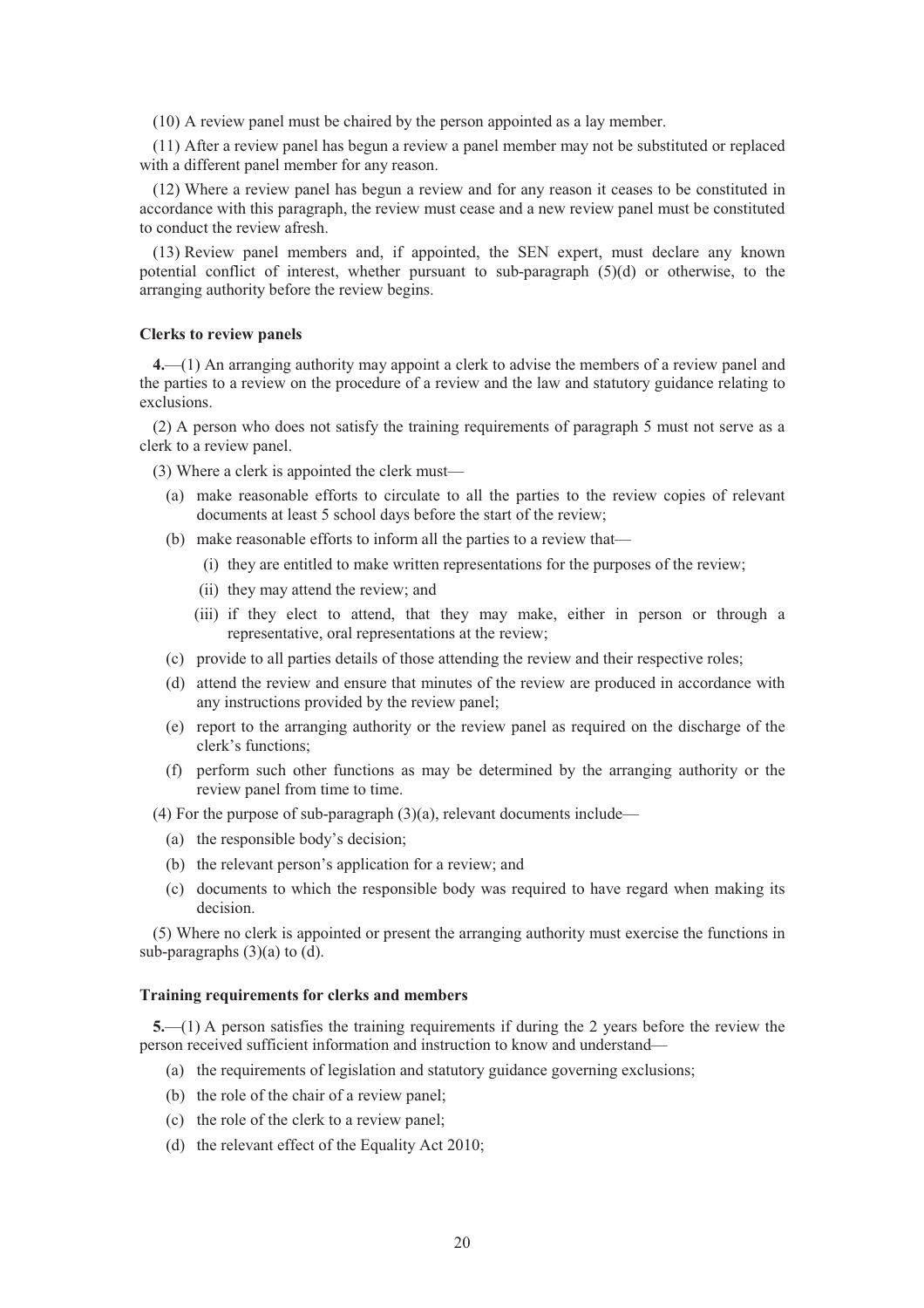- (e) the effect of section 6 of the Human Rights Act 1998(**a**), and the need to act compatibly with human rights protected by that Act; and
- (f) the need for the review panel to observe procedural fairness and the rules of natural justice.

(2) An arranging authority that is required to make arrangements for a review must ensure that all review panel members and the clerk to the review panel have received the information and instruction referred to in sub-paragraph (1) as necessary during the 2 years before the review.

#### **Allowances for members of review panels**

**6.**—(1) This paragraph applies only where the relevant school is a maintained school or a pupil referral unit.

(2) For the purpose of the payment of financial loss allowance under section 173(4) of the Local Government Act 1972(**b**), that section applies to a member of a review panel as if the reference to the performance of an approved duty were a reference to the member's attendance at a meeting of a review panel.

(3) Section 174(1) of that Act applies in relation to a review panel as if the reference to payments at rates determined by the body in question were a reference to payments at rates determined by the local authority.

#### **Indemnity**

**7.** An arranging authority required to make arrangements for a review, must indemnify the members of a review panel and any SEN expert appointed for a review against any reasonable legal costs and expenses which they reasonably incur in connection with any decision or action taken by them in good faith in pursuance of their functions in relation to the review.

#### **Procedure on a review**

**8.** The following provisions set out the procedure on a review.

**9.** An application for a review—

- (a) must be in writing setting out the grounds on which a review is sought; and
- (b) must be made to the arranging authority within the time limit specified in paragraph 2(1).

**10.**—(1) The review panel must meet to consider a review on the date determined by the arranging authority.

(2) The date so determined must not be later than the closing date for reviews.

**11.**—(1) For the purpose of fixing the time (in accordance with paragraph 10) of the review, the arranging authority must take reasonable steps to ascertain any times falling on or before the closing date for reviews when the following persons would be unable to attend—

- (a) a person who wishes, and would be entitled, to appear and make oral representations in accordance with paragraph 12;
- (b) any SEN expert appointed for the review.

(2) When arranging for the review to take place, the arranging authority must, so far as it is reasonably practicable to do so, ensure that the review is fixed for a time when the persons described in sub-paragraph (1) are able to attend the review.

**12.**—(1) A review panel must allow the following persons, and any representative they instruct, to attend the review and to make representations—

 <sup>(</sup>**a**) 1998 c.42.

<sup>(</sup>**b**) 1972 c.70.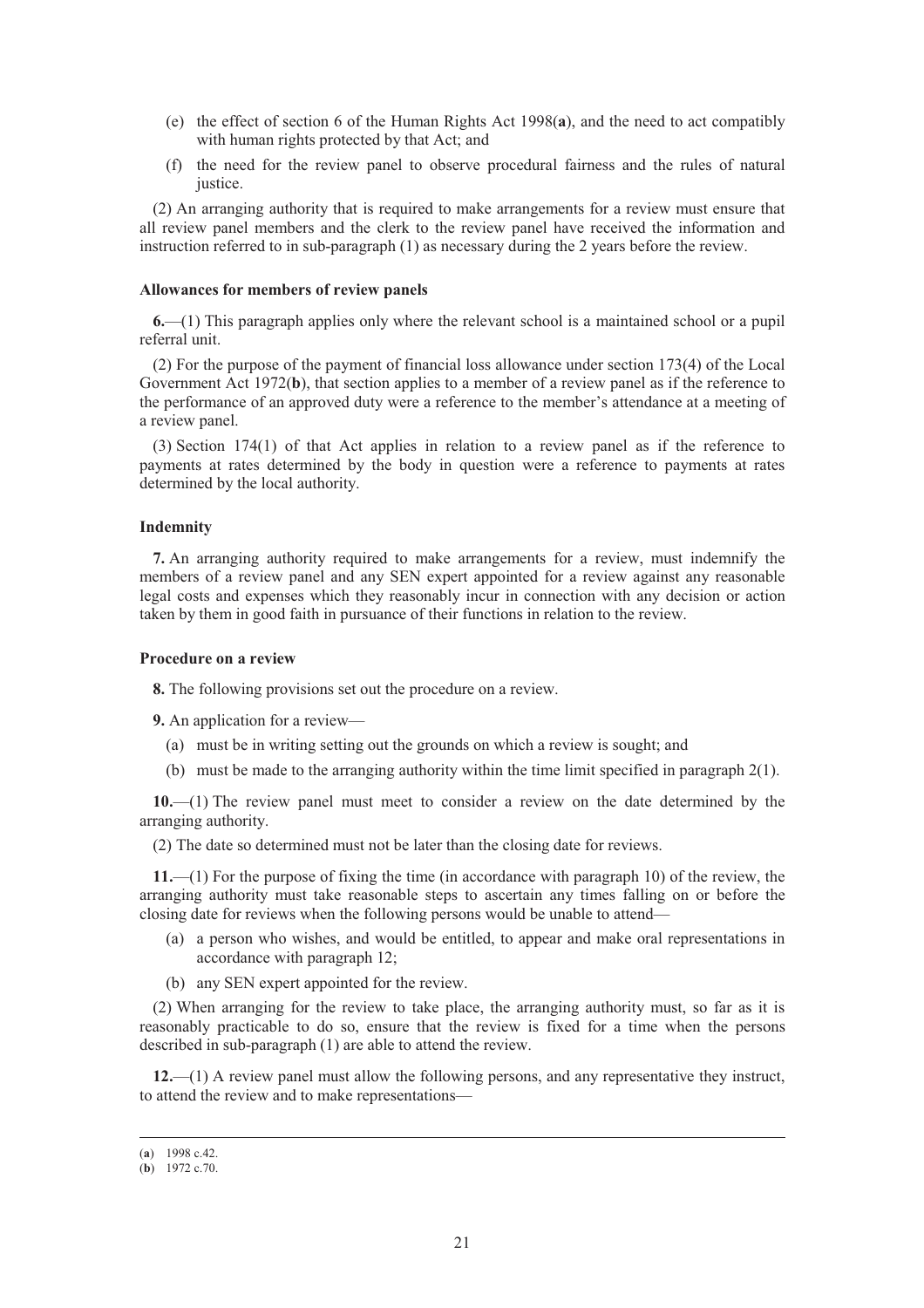- (a) the relevant person (and, if requested by the relevant person, a friend of the relevant person);
- (b) the Head Teacher of the relevant school; and
- (c) the responsible body and, if different, the arranging authority.

(2) A review panel must consider written or oral representations made to it by the persons in sub-paragraph (1) when determining a review.

(3) Where the relevant school is an Academy, if requested by the relevant person, a representative of the local authority in which that Academy is located (and, if applicable, the home local authority) must be permitted to attend the review as an observer but may only make representations with the consent of the arranging authority.

**13.**—(1) A review panel may from time to time adjourn a review but, before doing so, must consider the effect of any adjournment on—

- (a) each of the parties to the review;
- (b) any victim of the incident leading to the exclusion; and
- (c) where such person is not the relevant person—
	- (i) the pupil; or
	- (ii) any parent of the pupil.

(2) If the relevant person has requested the appointment of a SEN expert but the SEN expert is not in attendance, the relevant person may ask the review panel to adjourn the review to a later date or time so that the SEN expert, or an alternative SEN expert, may attend.

(3) Where a relevant person asks the review panel to adjourn the review in pursuance of subparagraph (2) the review panel must adjourn the review.

(4) The review panel must ensure that the relevant person is aware of their right to request an adjournment in pursuance of sub-paragraph (2).

(5) A review may be adjourned if the effect of the adjournment is that the review will not have concluded before the closing date for reviews.

**14.** Reviews must be heard in private except where the arranging authority directs otherwise.

**15.** Two or more reviews may be combined and dealt with in the same proceedings where—

- (a) the review panel considers that it would be fair and expedient to do so because the issues raised by the reviews are the same or connected; and
- (b) the parties to each review agree.

**16.** In the event of a disagreement between the members of a review panel, the review under consideration must be decided by a simple majority of the votes cast and, where the votes are tied, the chair of the review panel is to have a second or casting vote.

**17.** Where a SEN expert is present the review panel must seek and consider the SEN expert's views on how special educational needs may be relevant to the pupil's exclusion.

**18.** The SEN expert's functions in relation to the review are limited to advising the review panel, orally or in writing or both, impartially, of the relevance of special educational needs in the context and circumstances of the review but do not include making an assessment as to whether the pupil has special educational needs.

**19.**—(1) Upon conclusion of a review the review panel must without delay give notice of its decision in writing to—

- (a) the relevant person;
- (b) the responsible body;
- (c) the local authority; and
- (d) if applicable, the home local authority.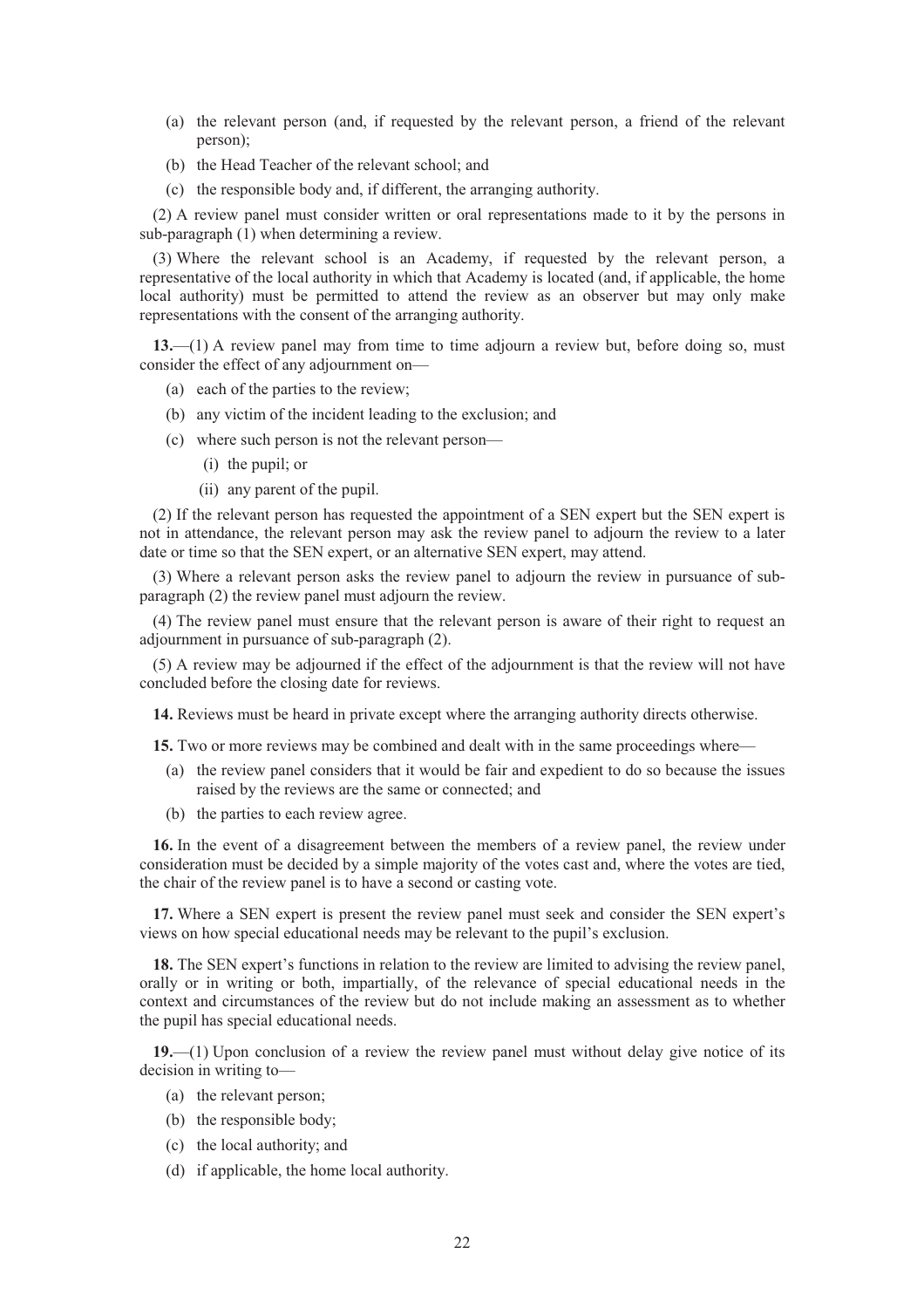(2) The notice must include—

- (a) the review panel's decision, indicating whether the review panel—
	- (i) upholds the responsible body's decision;
	- (ii) recommends that the responsible body reconsiders its decision; or
	- (iii) quashes the responsible body's decision;
- (b) the reasons for the review panel's decision;
- (c) any order under regulation 7, 16 or 25; and
- (d) any information that must be recorded on the pupil's educational record.

**20.** Any other matters of procedure not provided for by these Regulations are to be determined by the arranging authority.

# SCHEDULE 2 Regulation 3

## Amendments

#### **The Education (Amount to Follow Permanently Excluded Pupil) Regulations 1999**

**1.**—(1) The Education (Amount to Follow Permanently Excluded Pupil) Regulations 1999(**a**) are amended in relation to England only as follows.

- (2) In regulation 2—
	- (a) at the beginning insert " $(1)$ ";
	- (b) at the end insert—

"(2) Where a permanently excluded pupil to which paragraph (1) applies is subsequently reinstated by the governing body of the excluding school in the financial year in which the exclusion first takes effect, the new authority must pay to the old authority, and the last authority must pay to the old authority, as the case may be, in connection with the provision of education for that pupil in that financial year an amount which is no less than F x (G/H) where—

- (a) F is the amount which the old authority has paid to the new authority, or the intermediate authority has paid to the last authority, as the case may be, under paragraph (1);
- (b) G is the number of complete weeks remaining in the financial year during which the pupil is reinstated; and
- (c) H is the number of complete weeks remaining in the financial year calculated from the relevant date.".
- (3) In regulation 3, for "regulation 2" substitute "regulation 2(1)".

(4) In regulation 4—

- (a) omit the "and" after sub-paragraph (a);
- (b) in paragraph (c), for "on and after 22nd March 2004" substitute "in relation to the period commencing on 22nd March 2004 and ending immediately before 1st September 2012";
- (c) in paragraph (c) for "appeal." substitute "appeal; and"; and
- (d) after paragraph (c) insert—
	- "(d) on or after 1st September 2012, on the date which is the sixth school day following the date on which the pupil has been permanently excluded.".

 <sup>(</sup>**a**) S.I.1999/495, as amended in relation to Wales by regulation 10(3) of S.I.2003/3227 and in relation to England by regulation 2(3) of S.I.2004/402. There are other amendments but none are relevant to this instrument.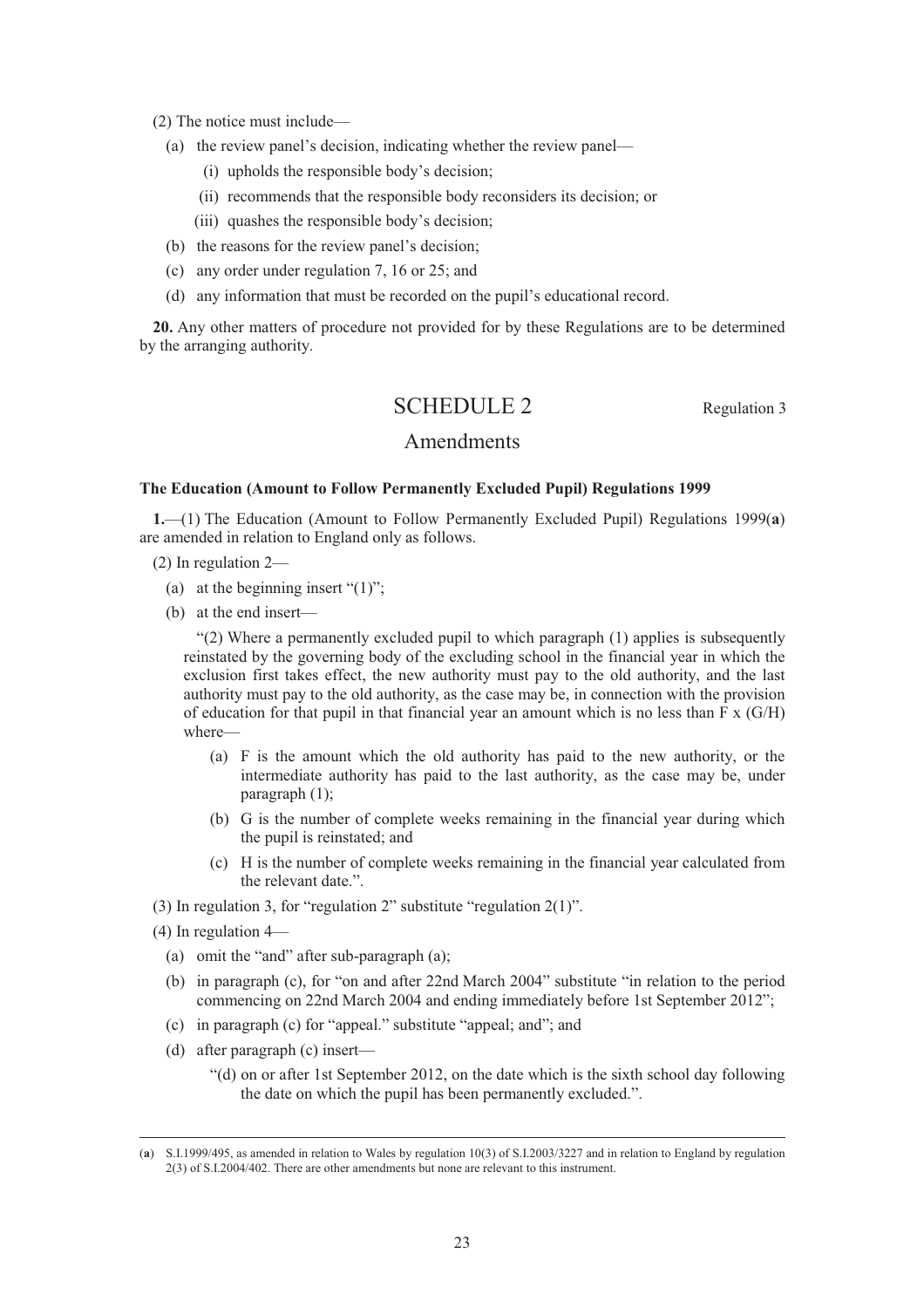#### **The Local Authorities (Members' Allowances) (England) Regulations 2003**

**2.** In regulation 34(1)(c)(ii) of the Local Authorities (Members' Allowances) (England) Regulations 2003(**a**), for "appeal" substitute "review".

#### **The School Governance (Procedures) (England) Regulations 2003**

**3.** In regulation 17(2) of the School Governance (Procedures) (England) Regulations 2003(**b**), for "52(3) and (4)" substitute "51A(3) and (8)".

#### **The Education (Pupil Registration) (England) Regulations 2006**

**4.**—(1) The Education (Pupil Registration) (England) Regulations 2006(**c**) are amended as follows.

(2) For regulation  $8(4)(d)$  substitute—

- "(d) the permanent exclusion of a pupil from a maintained school, an Academy school or an alternative provision Academy does not take effect until the proprietor has discharged its duties under regulations made under section 51A of the Education Act 2002, and—
	- (i) the relevant person has stated in writing that they do not intend to apply for a review under those regulations;
	- (ii) the time for applying for a review has expired and no review has been applied for within that time; or
	- (iii) a review applied for within that time has been determined or abandoned;".

(3) In regulation 8(4)(e) omit "an Academy,".

#### **The Education (Information about Individual Pupils) (England) Regulations 2006**

**5.** For paragraph 1(2) of Part 2 of Schedule 1 to the Education (Information about Individual Pupils) (England) Regulations 2006(**d**) substitute—

 $(2)$  This Part does not apply to a pupil referred to in sub-paragraph  $(1)$  where the pupil is subsequently reinstated by the governing body of the school.".

#### **The School Governance (New Schools) (England) Regulations 2007**

**6.** In regulation 48(2) of the School Governance (New Schools) (England) Regulations 2007(**e**), for "52(3) and (4)" substitute "51A(3) and (8)".

#### **The Education (Parenting Contracts and Parenting Orders) (England) Regulations 2007**

**7.** For sub-paragraphs (i) to (iv) of regulation 4(2)(a) of the Education (Parenting Contracts and Parenting Orders) (England) Regulations 2007(**f**) substitute—

- "(i) the day on which a review panel constituted under regulations made by virtue of section 51A of the Education Act 2002 decided to uphold the exclusion;
- (ii) the day on which the parent stated in writing that they do not intend to apply for a review under those regulations;
- (iii) the day on which a review applied for within the time for applying for a review has been abandoned; or

 <sup>(</sup>**a**) S.I.2003/1021, to which there are amendments not relevant to this instrument.

<sup>(</sup>**b**) S.I.2003/1377, to which there are amendments not relevant to this instrument.

<sup>(</sup>**c**) S.I.2006/1751, to which there are amendments not relevant to this instrument.

<sup>(</sup>**d**) S.I.2006/2601, to which there are amendments not relevant to this instrument. (**e**) S.I.2007/958, to which there are amendments not relevant to this instrument.

<sup>(</sup>**f**) S.I.2007/1869, to which there is an amendment not relevant to this instrument.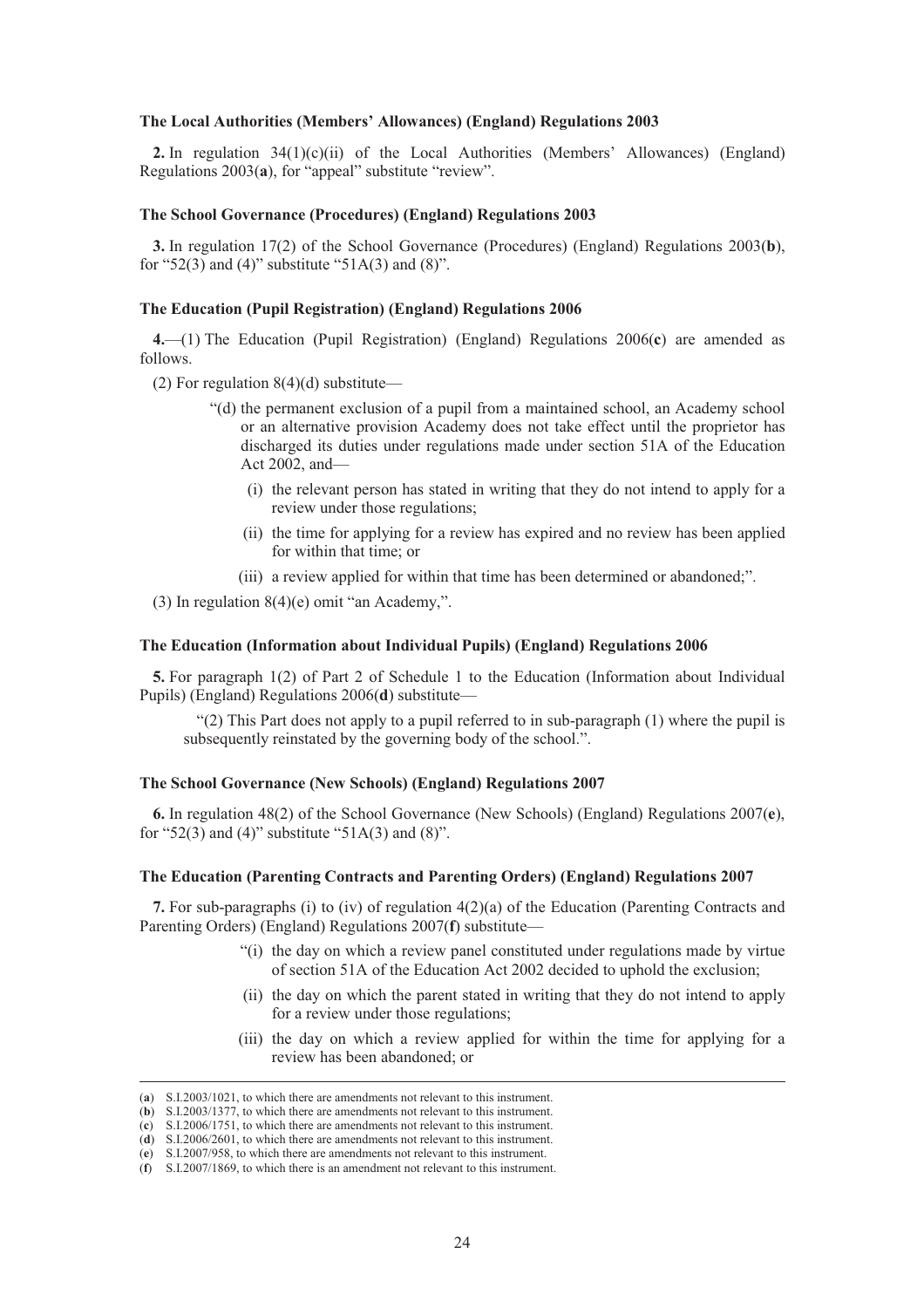(iv) if there was no review (and paragraph (ii) of this sub-paragraph does not apply), the last day on which a review could have been applied for; or".

#### **The Education (Provision of Full-Time Education for Excluded Pupils) (England) Regulations 2007**

**8.**—(1) The Education (Provision of Full-Time Education for Excluded Pupils) (England) Regulations 2007(**a**) are amended as follows.

(2) In regulation 2—

- (a) in paragraph  $(2)(a)$ 
	- (i) for "sections" substitute "section"; and
	- (ii) omit "and 111 (meaning of relevant school)"; and
- (b) for paragraph  $(2)(b)$  substitute—
	- "(b) as defined in section 111 (meaning of relevant school) of the 2006 Act for purposes relating to the duties imposed by section 19(1) and (3A) of the 1996 Act (exceptional provision of education in pupil referral units or elsewhere).".
- (3) In regulation 4—
	- (a) in paragraph (1), after "excluded from a relevant school" omit "or pupil referral unit"; and
	- (b) in paragraph (3)(a) omit "or a pupil referral unit".

(4) For regulations 6 and 7 substitute—

#### "**Prescribed time for head teacher to give notice to the parent in relation to exclusion of a pupil of compulsory school age**

**6.**—(1) Paragraphs (2) and (3) prescribe the time by which the head teacher must give the parent a notice in writing under section 104(1) of the 2006 Act.

(2) The notice must be provided without delay and no later than the end of the afternoon session of the first day on which the pupil is excluded.

(3) But where the information prescribed by section 104(2) of the 2006 Act and regulation 7 is not reasonably ascertainable by that time, the information must be provided in a further notice without delay and not less than 48 hours before the start of that suitable full-time education.

(4) Where suitable full-time education for a pupil of compulsory school age who is excluded from the school may start before the relevant day, the 48 hour time limit in paragraph (3) may be waived with the parent's consent.

(5) In this regulation, "relevant day" has the meaning given in regulation 3.

#### **Other prescribed information to be provided in a notice relating to an excluded pupil**

**7.** The following information is prescribed as the other information (in addition to that prescribed by sections 104(2) and (3) of the 2006 Act) which the head teacher must give to the parent in writing under section 104(1) of the 2006 Act—

- (a) the address at which suitable full-time education is to be provided for the pupil;
- (b) particulars identifying the person to whom the pupil should report on first attending that address for the purpose of receiving suitable full-time education;
- (c) in relation to that suitable-full-time education—

 <sup>(</sup>**a**) S.I.2007/1870, to which there are amendments not relevant to this instrument.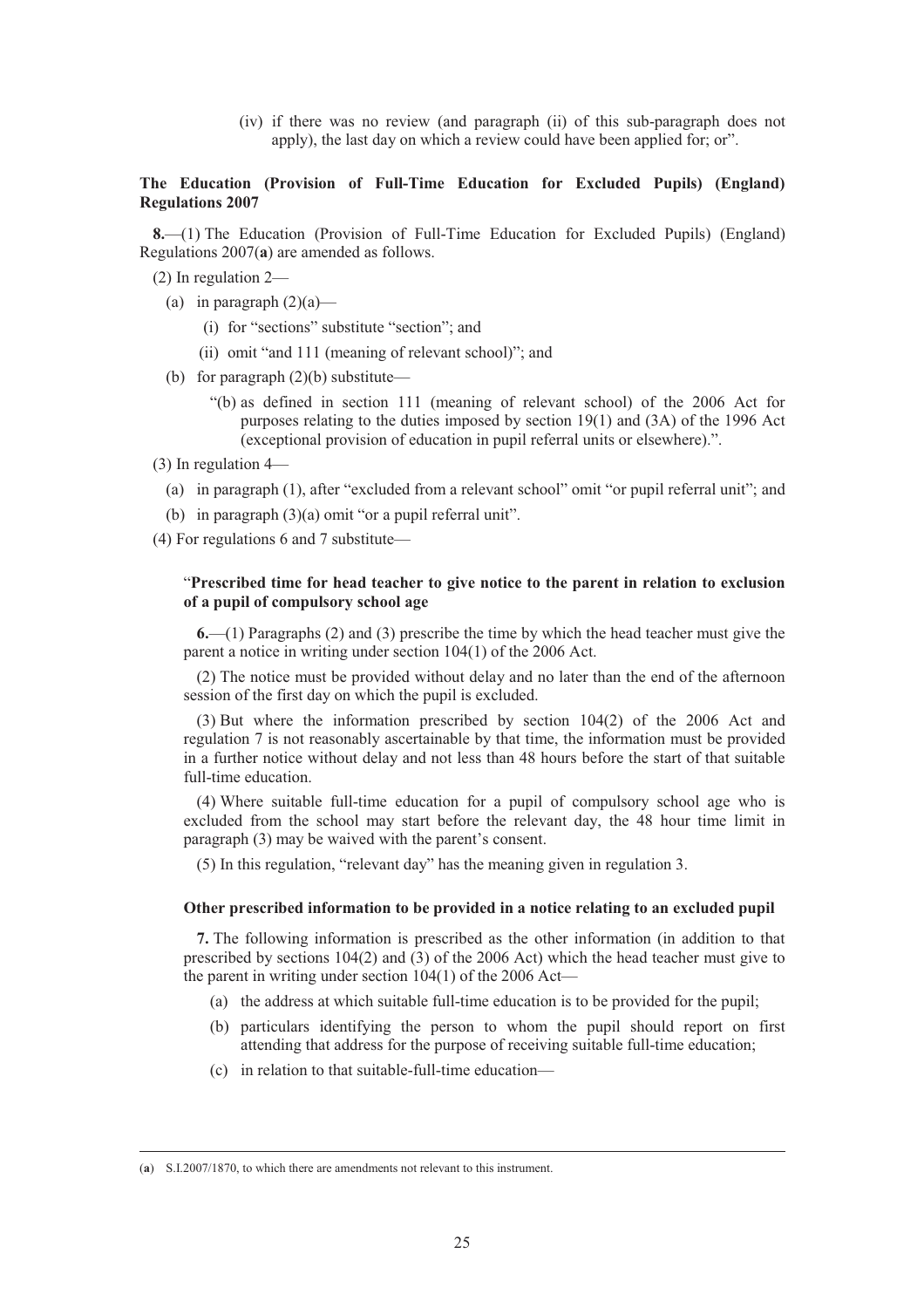- (i) where 2 sessions per day are provided, the times at which the morning session commences, the afternoon session ends and the break between them commences and ends; or
- (ii) where a single session per day is provided, the times at which the session commences and ends.".
- (5) For regulation 8(a) substitute—

"(a) a notice given to the parent in accordance with regulations made by virtue of section 51A(3)(a) of the Education Act 2002; and".

(6) Omit regulation 10.

#### **The School Finance (England) Regulations 2012**

**9.**—(1) The School Finance (England) Regulations 2012(**a**) are amended as follows.

(2) In regulation 23—

- (a) in paragraph  $(2)$ 
	- (i) for the formula substitute "A x  $(B / 52) + C$ ";
	- (ii) omit the "and" after sub-paragraph (a);
	- (iii) in sub-paragraph (b), for "date." substitute "date; and"; and
	- (iv) after sub-paragraph (b) insert—
		- "(c) C is the amount of the adjustment made to the school's budget share pursuant to a financial adjustment order.";
- (b) in paragraph (3) for "paragraph (4)" substitute "paragraphs (4) and (4A)";
- (c) in paragraph (4)(a) after the second "authority" insert ", except that any reduction in the excluding school's budget share made pursuant to a financial adjustment order must not be taken into account for these purposes";
- (d) after paragraph (4) insert—

"(4A) In redetermining the admitting school's budget share, the authority may increase it by any amount up to the amount of the adjustment made to the excluding school's budget share pursuant to a financial adjustment order.";

(e) for paragraph (14) substitute—

"(14) For the purposes of this regulation—

"the relevant date" is the sixth school day following the date on which the pupil has been permanently excluded; and

"a financial adjustment order" means an order for the adjustment of a school's budget share made under regulations made by virtue of section 51A of the Education Act 2002 in respect of the exclusion of the pupil from the excluding school.".

## SCHEDULE 3 Regulation 3

# Revocations

(**a**) S.I.2012/335.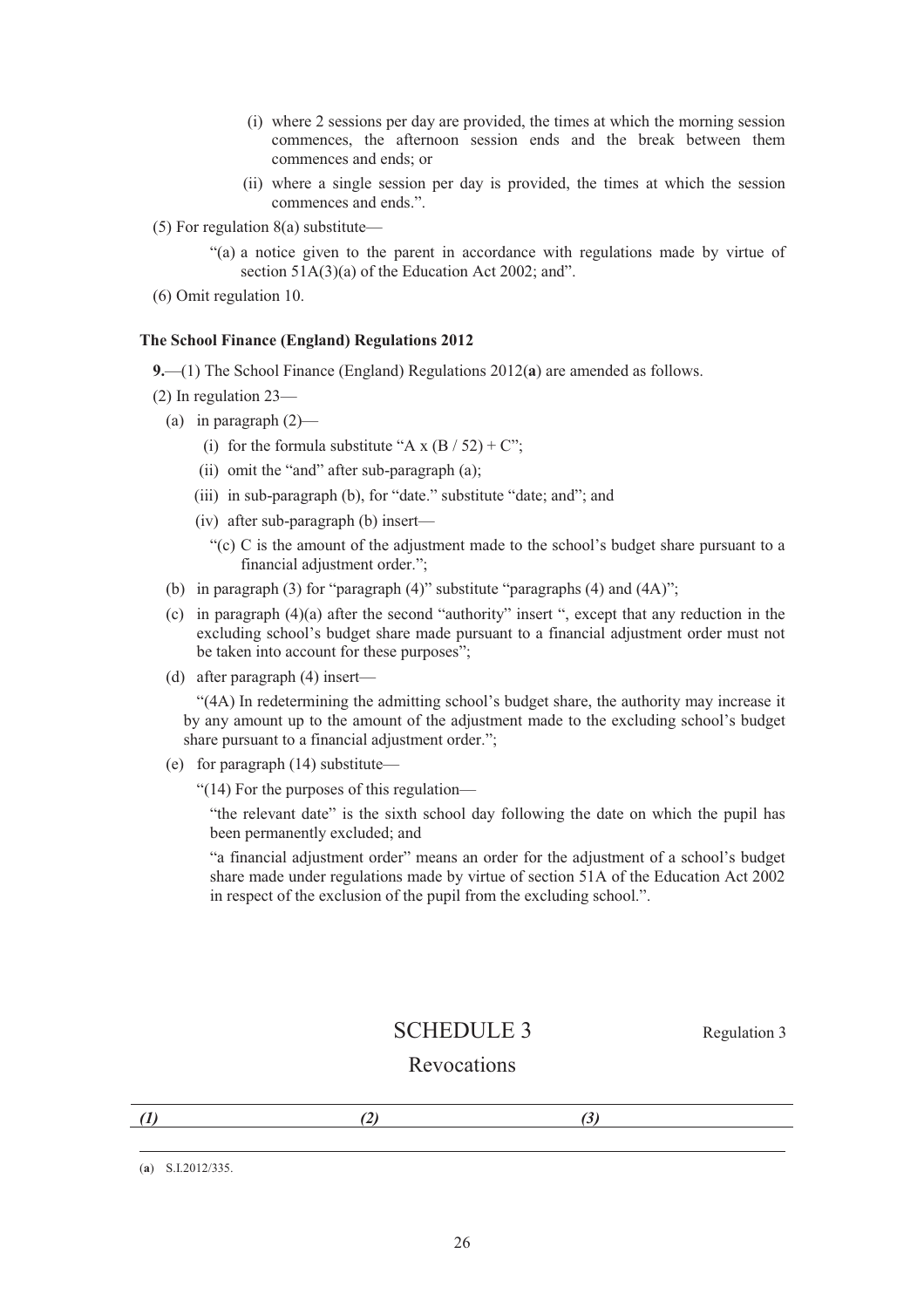| <b>Instruments revoked</b>    | <b>References</b>   | <b>Extent of revocation</b>      |
|-------------------------------|---------------------|----------------------------------|
| The Education (Pupil          | S.I. $2002/3178(a)$ | In full.                         |
| Exclusions and Appeals)       |                     |                                  |
| (Maintained Schools)          |                     |                                  |
| (England) Regulations 2002    |                     |                                  |
| The Education (Pupil)         | S.I. $2004/402(b)$  | Regulations 4, $6, 7, 8$ and 9.  |
| Exclusions) (Miscellaneous    |                     |                                  |
| Amendments) (England)         |                     |                                  |
| Regulations 2004              |                     |                                  |
| The Education (Pupil)         | S.I. $2006/2189(c)$ | Regulations 2, 3, 5 and $6(1)$ . |
| Exclusions and Appeals)       |                     |                                  |
| (Miscellaneous Amendments)    |                     |                                  |
| (England) Regulations 2006    |                     |                                  |
| The Education (Reintegration) | S.I. $2007/1868(d)$ | In full.                         |
| Interview)(England)           |                     |                                  |
| Regulations 2007              |                     |                                  |
| The Education (Pupil)         | S.I. $2008/532(e)$  | In full.                         |
| Exclusions and Appeals)       |                     |                                  |
| (Pupil Referral Units)        |                     |                                  |
| (England) Regulations 2008    |                     |                                  |
| The Tribunals, Courts and     | S.I. 2008/2683      | Paragraph 203 of Schedule 1.     |
| Enforcement Act 2007          |                     |                                  |
| (Transitional and             |                     |                                  |
| Consequential Provisions)     |                     |                                  |
| Order 2008                    |                     |                                  |

#### **EXPLANATORY NOTE**

*(This note is not part of the Regulations)* 

These Regulations make provision in relation to the power of head teachers of maintained schools, teachers in charge of pupil referral units ("PRUs") and principals of Academy schools and alternative provision Academies ("Academies"), in England, to exclude pupils under section 51A of the Education Act 2002 ("the Act").

Parts 2 to 4 set out the procedures in relation to exclusions from maintained schools, PRUs and Academies. Part 4 applies section 51A of the Act to Academies with modifications, and applies the regulations in Parts 2 and 3 to Academies with modifications.

Regulations 5, 14 or 23 require the head teacher of a maintained school, the teacher in charge of a PRU or the principal of an Academy ("the Head Teacher") to inform the relevant person (meaning a parent of the excluded pupil or, if the pupil is aged 18 or over, the pupil) of the details of an exclusion. The Head Teacher must also inform the responsible body (for a maintained school, the governing body; for a PRU, the management committee; for an Academy, the proprietor) and the local authority if the exclusion is permanent, if the exclusion will result in the pupil missing a public examination or a National Curriculum test, or if the exclusion takes the total exclusions for that pupil to more than 5 school days in any term.

Regulations 6, 15 or 24 require the responsible body to consider the circumstances of the exclusion and any representations from the relevant person and, in relation to a maintained school or a PRU (and in certain circumstances, an Academy), a representative of the local authority. The responsible body must decide whether the pupil should be reinstated where the exclusion is

 <sup>(</sup>**a**) S.I.2002/3178 was amended by S.I.2003/1377, S.I.2004/402, S.I.2006/2189, S.I.2006/2683, S.I.2007/1870 and S.I.2010/1172.

<sup>(</sup>**b**) S.I.2004/402 is subject to other revocations not relevant to this instrument.

<sup>(</sup>**c**) S.I.2006/2189 is subject to other revocations not relevant to this instrument.

<sup>(</sup>**d**) S.I.2007/1868.

<sup>(</sup>**e**) S.I.2008/532 was amended by S.I.2010/1172.